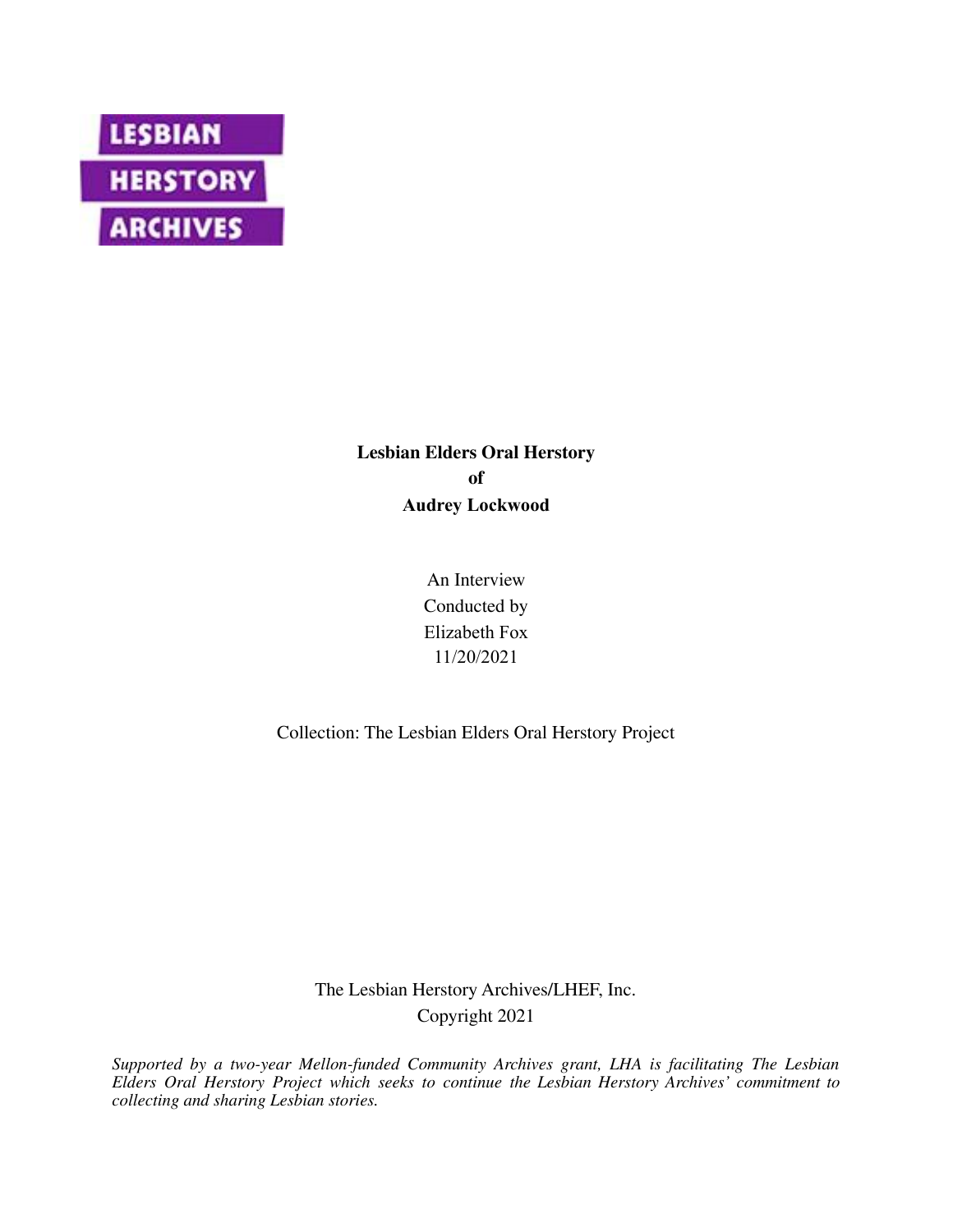Elizabeth Fox 00:03

Wonderful. So thank you for joining me. Today is November 20, 2021 and we are recording an oral history with me, Elizabeth Fox, talking to Audrey Lockwood about her life history. This is a Lesbian Elders Oral Herstory Project interview, a project with the Lesbian Herstory Archives and we are recording from Brooklyn, New York and Los Angeles, California. So yeah, when and where were you born?

Audrey Lockwood 00:31 I was born in Milwaukee, Wisconsin on May 7, 1957.

Elizabeth Fox 00:39 And you were born in the Midwest?

Audrey Lockwood 00:41 I was born in the Midwest. So I'm a typical Midwest kid, very mid century [laughs]—

Elizabeth Fox 00:51 And you also spent some time in New York as a kid, right?

Audrey Lockwood 00:54

We would travel to New York. My mother Eileen was born in Schenectady, New York and my father, George Lockwood, was born in Westerlo, New York, which is a tiny, tiny farming town, not too far from Albany. But we didn't— us kids were all born in Milwaukee because my parents moved to the Midwest. Although we would visit our grandparents in upstate New York frequently and our cousins and we had lots of relatives there that we would visit. But I've never lived in New York.

Elizabeth Fox 01:34 And so what was your family like growing up? Your parents— one's Jewish and one's Catholic?

Audrey Lockwood 01:40

Yeah, my dad's Jewish, my mom's Catholic and that was a big deal. They got married in 1955 and it was tough for them. My mom was very stoic and very polite. You know, kind of a classic woman of that age. But she had this secret, rebellious nature that she shared with me, and I always appreciated her honesty. One thing about my mom and my dad is they were pretty honest people. So we could ask questions; we could debate. We had intellectual freedom and that was really very magical for kids. Our parents trusted us somehow, I don't know why. I mean, don't get me wrong, if we were bad, they got mad or I got sent to my room. My brothers and I were fighting all the time, you know, arguing— the normal things that kids do.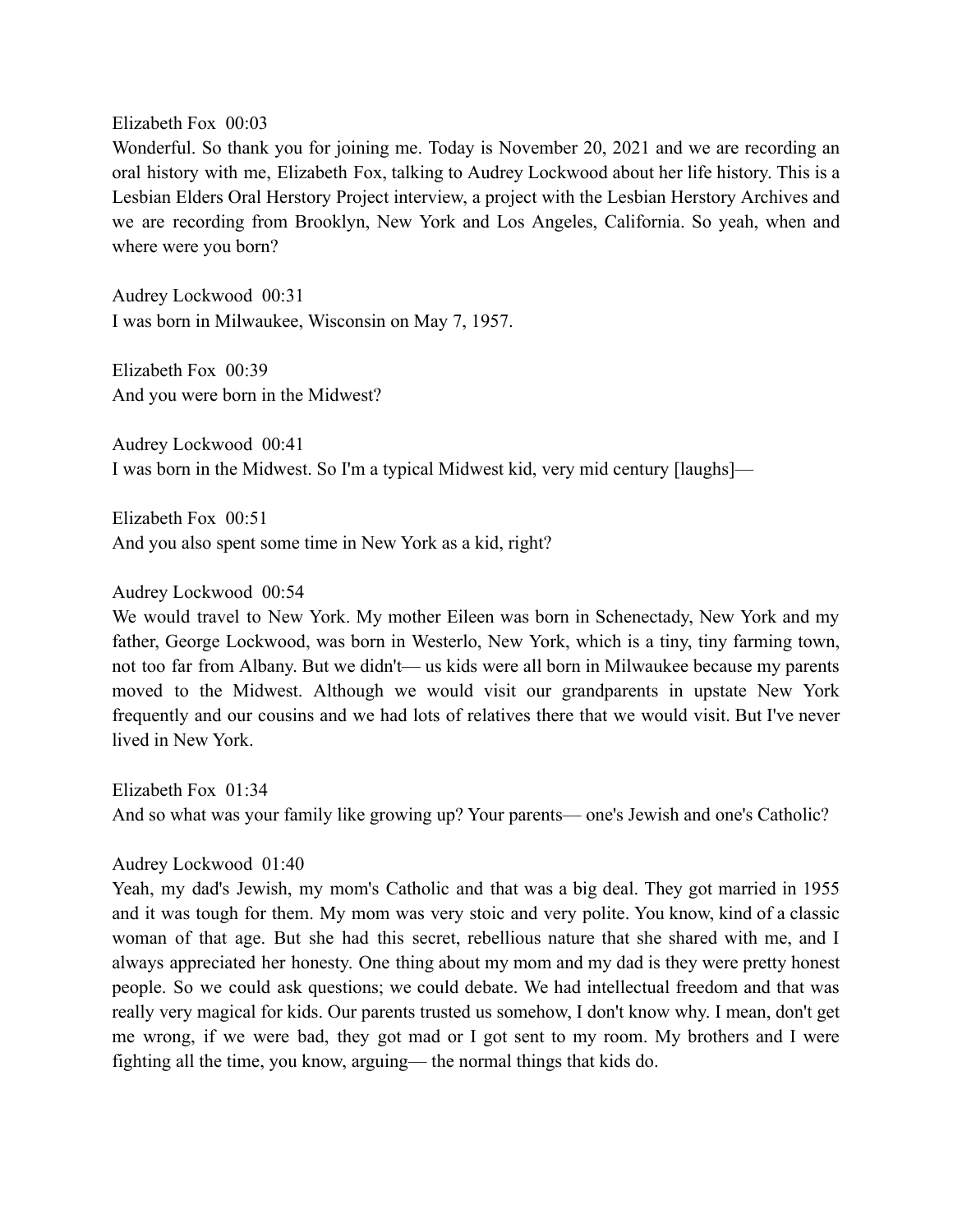But because of this Jewish-Catholic divide, it was really profound in our family. And my mom they had to meet with a priest for counseling before a Catholic priest. My dad consented to sign away the rights to the kids; they'd be raised as Catholics. I thought that was amazing that he did that. And the priest made this comment that my mom quoted to me. He said, "oh—" you know, with his little collar, very stuffy— and he said, "mixed marriages hardly ever work." And my mom reported, she sat there and she said, "well, I didn't say this, Audrey, to Father so-and-so, but I was thinking, we'll show you!" And so that's kind of— you know, my dad was kind of the public figure, the demonstrative emotional person and my mom was kind of a stoic, intellectual. So it was kind of, in some respects, a little bit different from the normal quote "mom and pop" where the mother is all bubbly and the father is all stoic. So I think part of it is Jewish culture. I think Jewish men are just more demonstrative than white Anglo Saxon Protestant men. I'm being, you know, overly generalizing here but of that era yes, I'd say that was true.

What else can I say? I started out life in an apartment building. It was a huge apartment building and I was the only kid in the entire building. It was all elderly people, and a young couple and their newborn girl. I had red curly hair. Everybody thought I was Shirley Temple and my parents just let me loose. My earliest memory at age four was going around knocking on doors and saying hi to all the people in the building and I was adopted, you know, maybe as their little grandchild and I was very cute and very gregarious. I mean, it was kind of precocious. It was one of my pals was the coal man who delivered coal and would go down the chute and I'd go down to talk to him. He told me that popsicles grew on trees. And I— he said, "there's a tree outside where they cut the popsicles that are going to grow." I totally believed this story. You know, it was a magical childhood. It was a lot of freedom. My parents didn't worry about me. I had some other childhood friends. My brother came along. I was born in '57. He was born in '60. So there were the two of us in the apartment building with my parents. And then we moved to the east side of Milwaukee, which was a couple blocks from the University of Wisconsin, Milwaukee, which played a huge role in our life. I walked past the University every day on the way to grade school. So every school I went to, I walked to. In grade school, I'd come home for lunch and my mom would make me lunch and I'd go back to school, so I wasn't in school cafeterias. You know, if I didn't bring a bag— it was just a different world. You knew all the neighbors. The neighbors across the street had seven kids and they were devout Catholics. We were very close to that family. They were just amazing. So it was kind of an exciting, adventurous life. I was in Girl Scouts and loved it. We went camping and…merit badges, uniforms. Even from an early age, I was into this— oh, I want these awards. I want these trophies. It's very baby boomer. You know, I love it when millennials make fun of this. Because they think it's very perplexing and I have a good laugh over it. But it meant something then. I said, "oh, I know you all got awards, you know, you didn't have to be good at anything." We'd have the [mimics siren sound]— you know, and I'm really enjoying this. I actually like being made fun of— okay, boomer! All this stuff. I think it's pretty cool actually to see a whole new group coming up and I never— maybe I'm too indulgent. I'm not a parent. But I think I sort of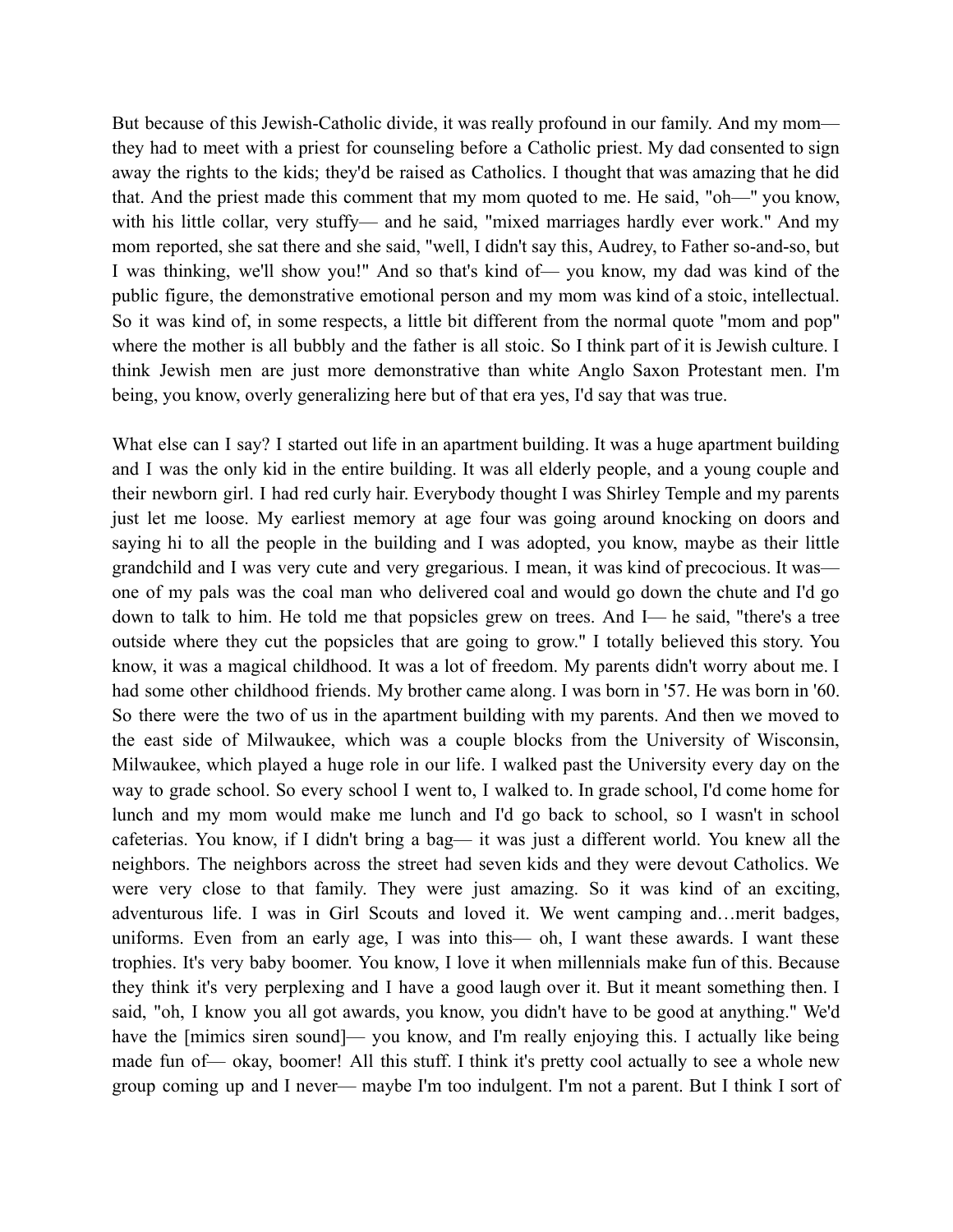play that role a little bit even though I don't know I'm playing it. So it's kind of cool to have that life experience.

I often feel sorry the kids don't have violin lessons. There's no public school orchestras. There's no choirs in the public schools in Los Angeles. No free music. It's disturbing to me that they're missing so much culture. My sixth grade teacher took us to the Milwaukee Symphony. They were rehearsing on the University campus. We walked over to see the Milwaukee Symphony [laughs]— just like we walked to the Milwaukee Symphony. I mean, it's just— now I'm in LA, of course and now it's even more funny. Like, could I walk all the way to the music center from my house? Yes, I could. So music and art and art classes. Teachers that taught us to sing a song about Paul Revere while she played the piano. We made little statues out of clay. We had a flag salute where the flag would go off and we went out on the playground and at the end of the year, they had the flag rolling ceremony where one kid took it down and it was folded up. Every year a different kid, kindergarten through eighth. Usually an eighth grader or a seventh grader got to take the flag down. Near the end, before we moved in seventh grade, I got to take the flag down. It was a big darn deal. I got the hold up the five gold rings cardboard at the Christmas Pageant. I mean, just very endearing cute stuff.

The problems I had in school were… it took me a long time to learn how to read. I didn't learn how to read until I was maybe seven or eight. I couldn't add, subtract, multiply, divide, I couldn't do anything. But I was really good at faking it. I developed this ability to pretend because I was afraid like everybody else knows and I don't, so I memorized it. They had reading at church. I'd watch all the other kids read it and I'd memorize it. Then I raised my hand, "teacher I can read one," and then of course I'd recite it. My mom found out I couldn't read one day and she went ballistic and got flashcards and my mom taught me to read. My cousin taught me to read. I don't know what it was but then suddenly, wham! I learned how to read and I was reading 1000 books, every book in the library. Then I was like, you know, super nerd girl let loose. My father said, "oh, I'll teach ya math. That's easy Audrey" and he'd get out the stock market charts. He'd go, "let's make some money. That's how you're going to learn how to do math. Let's add up fractions. Oh Audrey, that's so easy. What's your favorite company?" You know, obviously Disney and IBM or whatever the stocks of the day were. It was just kind of an interesting attitude that my parents had. So he helped me a lot because I'm not sure— where did my education come from? Where did my knowledge of history come from? All my teachers are so brilliant but I think my parents were so brilliant. So that's lucky, right? You can't choose where you're born. So lucky. Now the older I get, the more I'm astonished at this.

Elizabeth Fox 11:17

Your dad's a journalist?

Audrey Lockwood 11:19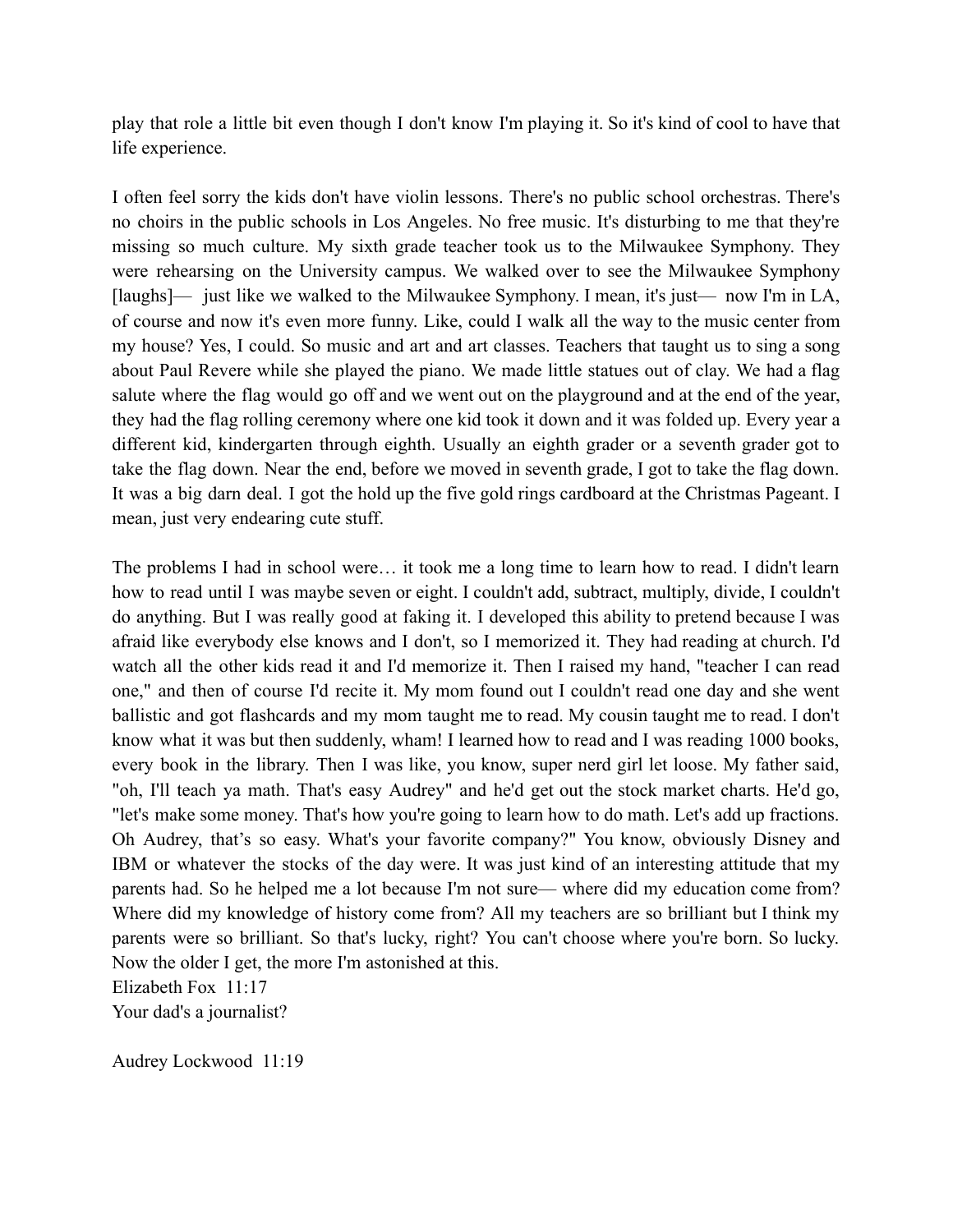Yeah, my dad was a journalist. Very well known, very prominent. He did a pioneering photojournalism series on water pollution in Wisconsin. It was like early environmentalism. And as a result of that series— I think it was called "Pollution: the Spreading Menace''— it's probably out there on the internet somewhere. It was an incredible series. He hired the photographers. My dad loved photography and hired photographers all the time. I met all these photographers. It was really great. They won the Pulitzer Prize that year in 1967 for meritorious public service and as a result, the state laws of Wisconsin changed to protect water. You know, so it's just stunning. I think my dad was 36. So we have this— we met politicians. I saw George McGovern on Milwaukee primary night. It's just unreal. Authors— it's just, I'd walk up to people and it would turn out to be some ambassador. I would start a question and very formally shake hands. My parents would take me to parties and I would be the only kid walking around talking to all adults. The good part is, I love the adult world and the bad part was we moved to the suburbs. A white upper middle class suburb, not too far from the east side of Milwaukee. You know, kind of on the border right near the lake. Our house was down the street from Lake Michigan. The culture shock of that was really awful. The kids were rotten and I was incorrigible. You know, I was smart. I wasn't going to pretend to be dumb. I obviously couldn't stand frilly femininity. Hated it, hated dresses, hated it, hated it, hated it. No makeup, no garbage, no cheerleading, no fake smiles. I was just contemptuous. Stupid boys who played football. Of course, they were dumb, you know. So it was like a perfect storm for combat, you know?

Elizabeth Fox 13:48 How old were you when you moved to the suburbs?

Audrey Lockwood 13:52 I'm sorry?

Elizabeth Fox 13:53 How old were you when you moved to the suburbs?

#### Audrey Lockwood 13:54

Let's see. So it was 1970 so maybe 13, I guess, if you want to do the math. But yeah, I think I was 13 and there were some wonderful things. The school was brand new. It was Shorewood Intermediate School. It was a round building. They had cafeterias, they had homerooms. It was culture shock. We used to pick colored leaves and put them in a book for science class in Milwaukee. Now we had test tubes and experiments and I was terrorized in chemistry class. It's like, I didn't know anything. I didn't know the periodic tables. I didn't understand the language. All the kids had, you know, been born and raised in Shorewood so of course, they had this in sixth grade or whatever and I was like the most backward kid. So for the first time, I didn't know what I was doing. It was like shell shock. They teamed me up with a lab partner and I was so dumb, it was unbelievable. I just didn't know what they were talking about so I got a terrible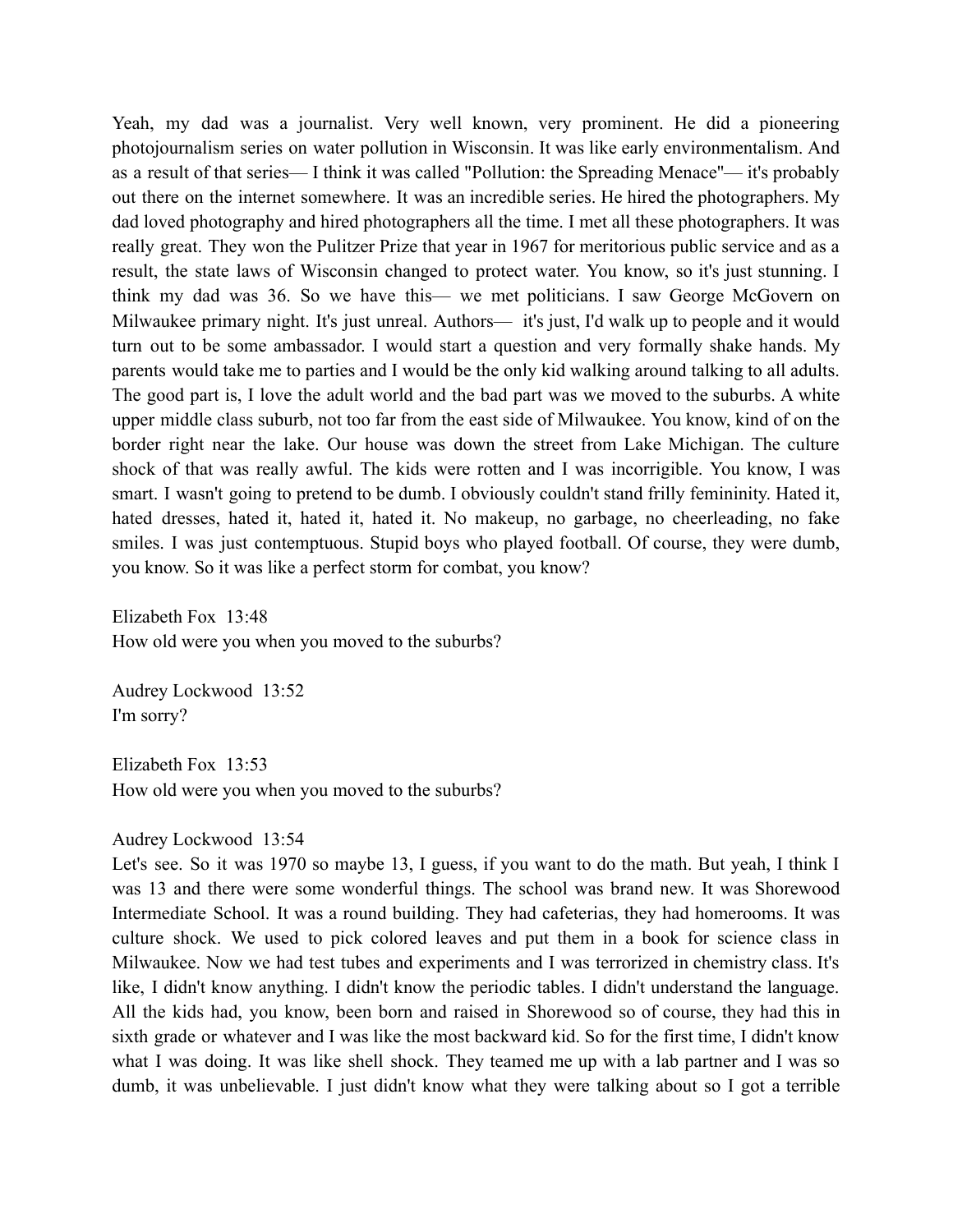grade. I think it was a D-. I was almost gonna fail chemistry. I didn't know what to do. My parents had a conference with Mr. Peschel. Our nickname for him was Mr. Special and he was like, a kindly man. I'm not talking about this brutal dictator. But suddenly, he coached me. And it dawned on him that I'm just terrified all the time. He sat me down, "well, let me show you how to do this. I know you can" and suddenly this kindness and sit down, and BAM I got an A in chemistry. So it's just like, I was just so eccentric and kind of difficult to deal with. I'm either very charming or just a horror story and it's a contradictory nature. I don't know what it is. I have no fear of authority. None. And that's a danger, right? Don't you think we should fear authority a little bit? What do you think, Elizabeth?

## Elizabeth Fox 16:26

Well, I don't know. I mean you made it to college okay. You made it to University of Iowa. So you clearly had the ability to do school. Maybe it was everything in its place.

# Audrey Lockwood 16:36

Yeah. I was a very hard worker. You know, very determined, very competitive. I like shooting baskets at half court and challenging the boys. I love beating the boys at sports, hitting home runs, you know, making fun of them because they couldn't memorize a William Blake poem. I said, "I can shoot a basket at half court. You don't even know who William Blake is." Oh, my God, I was just like "they rule the world? You've got to be kidding me." You know, so it was this early feminism, like pre-feminism. It was like they're inferior! They get to be altar boys? You've got to be kidding me. You know, they're losers!

So Mary Daly had the same insight when she was a child and she saw the boys getting to be altar boys and realized how stupid they were. So I really bonded with the radical feminist philosopher Mary Daly. She was born in Schenectady. Catholic just like my mom, super studious, absolutely brilliant, and had a very similar life experience. I mean different, obviously, radically. Born in 1928. You know, it was just this early feminism. Only you know what happens when you're a kid. When you're 13 and you catch a political ideology, what does that turn you into? The Red Guard! The little kids marching in the children's crusade. My dad brought home— you ready for this? Volume One, number one of *Ms. Magazine*. Talk about dangerous material, you know. So that was kind of trouble.

Eighth grade— kids mean to me. I played in the little chamber music group. Mr. Scott was the conductor, and loved him. I loved the civility of this music program. But I had a lot of culture shock with the kids. Boys wearing long hair, you know, the chaos of hippies. I found it threatening and scary. Not orderly. I was sort of rebellious but also like, let's line the pencils up neatly. It was— don't throw them all on the front lawn.

Elizabeth Fox 19:13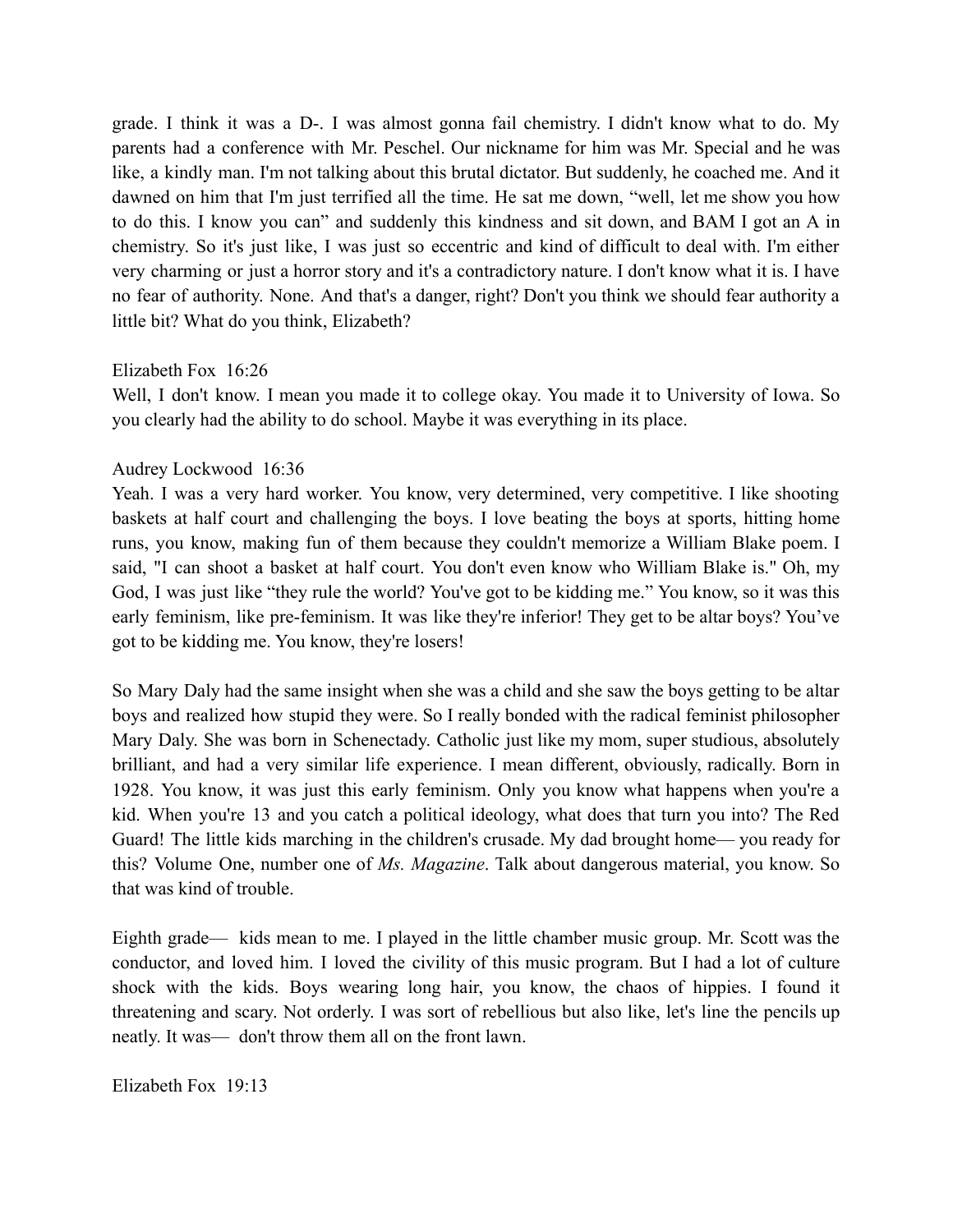You played violin, am I remembering?

# Audrey Lockwood 19:16

I did. I started playing I think when I was in fourth grade and just loved it. It was just great. My mom played piano, we did sing-along. She had sheet music from World War II and my favorite song was "Praise the Lord and Pass the Ammunition" and I'd always request that song. My mom would get on the piano and "praise the lord and pass the ammunition and we'll all be free." So I could sing songs from the 1920s from World War II. The neighbors down the street voted for Herbert Hoover. I was shocked. So my Dad says, "go interview them and ask them why they did that." But everybody voted for Roosevelt, you know? No, they didn't. Dad says, "go find out. Knock on the door and say you want to interview them." Just this little kid turned loose on the neighborhood. It's hysterically funny.

High school— not good. Kids: rotten. Just not— the teachers I adored. They were brilliant. It was an elite school. I mean, it was a public school. But one year, it was voted the best high school in the state of Wisconsin. So I'm getting this elite, semi-Ivy League education with these upper middle class kids. And I'm sort of this hybrid of working class and middle class because of my parents. You know, they were working class and then they wanted their kids, you know, to achieve. It was classic 50's. You know, the country was doing very well financially. We have this huge civil rights movement and my parents were very sympathetic to it, just very connected to what was going on. There were shocking things that happened when they blew up the Army Math Research Center in 1970. The Weather Underground did that. We were stunned. They were just shocking— Martin Luther King getting killed. I don't remember Kennedy, JFK, at all. I saw pictures of him in Life Magazine; I had no idea who it was because I couldn't read. So that didn't affect me at all. I was a boomer— that was after Kennedy was assassinated. So there are two types. There's our species that didn't know anything and then there's the older group that launches into where they were when it happened. I don't know if you've been subjected to these stories, but I had to hear 1000s of them. And I just couldn't stand it. Robert F. Kennedy, yes, I knew when that happened. You know, just was— people were scared. There were riots in Milwaukee. Lots of upheaval.

We lived in a somewhat racially integrated neighborhood in Milwaukee. There were a couple of kids from Puerto Rico, there was a Mexican family. I think there was another family that might have been from the Philippines. We had a Japanese American babysitter that I was very close to, Joanne, and I knew her family. So it's like, we had this connection in the neighborhood. But then we moved to the all white suburb and I couldn't handle it. They shipped in Black kids for a special government program called ABC, A Better Chance. I saw those Black kids and the horrible racism. I just was watching it and I just didn't know what to do. I just was— they were picking on me too so there was some type of solidarity. It was sort of this— they saw that I saw or they observed what was going on. It was— well, we couldn't do anything.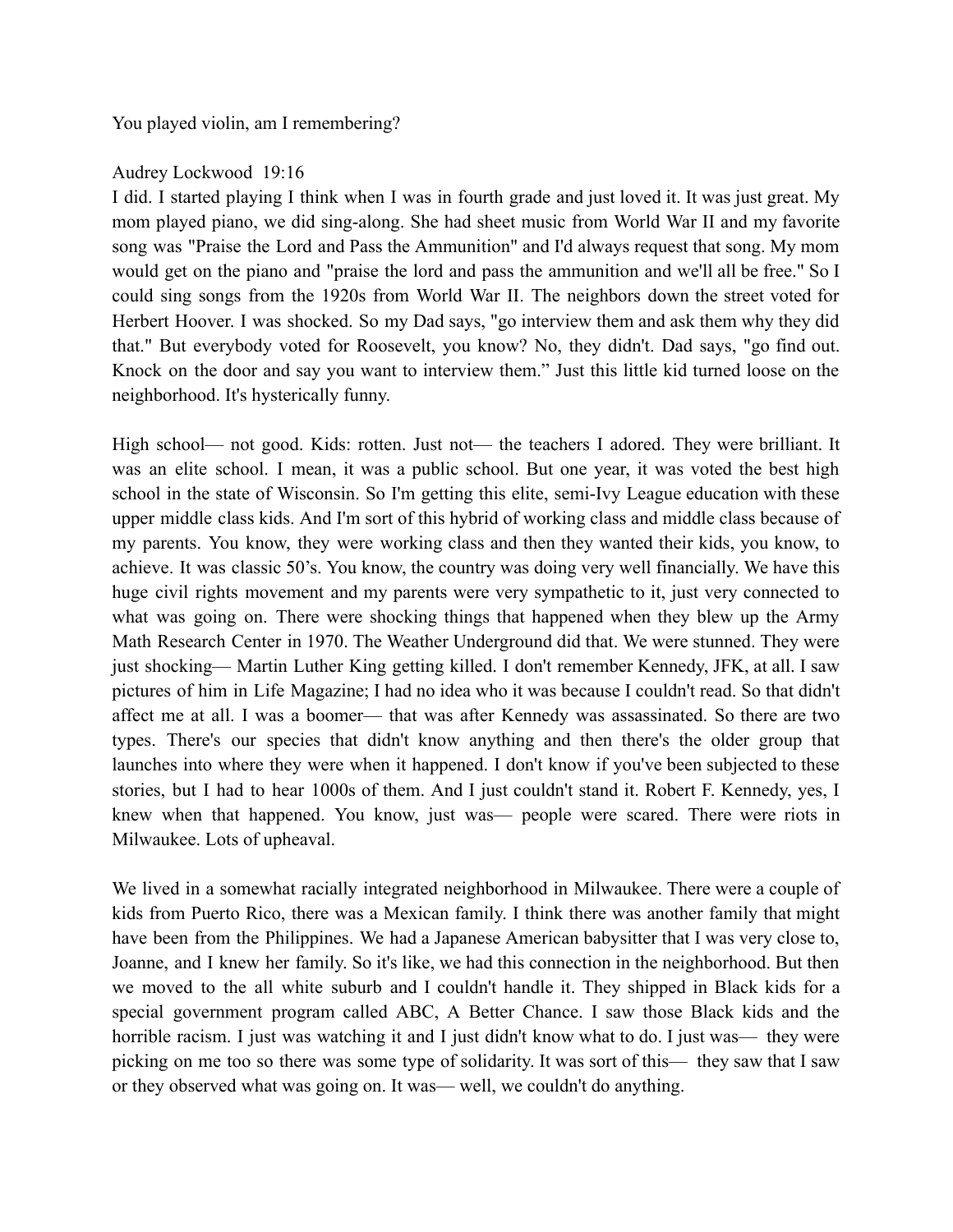I took shop classes. I was the only girl in the shop classes. The boys were awful. And I said, "I'm going to get an A in everything." And they were just stunned. I said, "you can't play violin, you can't quote Shakespeare. I can build a cabinet and do that." You know, that was always my response, belittling them intellectually. But one boy was such a bully. He tried to cut off my arm with a bandsaw. A huge saw— have you seen one of those giant bandsaws? He waited until everybody was way up the other end and went for me and I was fighting for my life, literally. I don't— by some miracle, I hit the stop button, the emergency button and I just thought "this is war." I looked at him and I decided I was gonna go to war. You know, I reported these boys to the vice principal. Nobody paid any attention and I thought, well, I'm just gonna beat him up.

My dad knew something was happening at school but I wouldn't tell. It was humiliating and he goes, "Audrey, let me have a little talk with you." He goes, "Now, you know that we just defeated Germany in World War II right?' And he said, "Now how do you think, what would you do to defeat Germany?" And I said, "well, you have to attack Hitler!" And he says, "Are you going to be nice to Hitler?" And he said, "No. You have to bomb him and attack. That's the only thing that Hitler understands. Right, Audrey?" I go, "Oh, yes, that's the only thing Hitler understands." And that was his permission to go kill him. It was interesting, which I did. I did sneak attacks. He says, "now remember the Japanese in Pearl Harbor? That can be a useful strategy, Audrey" and I thought "ahh! I can sneak down the back stairs and follow them. I can bring a big baseball bat and smash them on the legs and knock them down." Then suddenly, the monster was created. I could do anything I wanted. I got hauled into the vice principal's office, the mother showed up. I was a big evil. I said, "yes, I did shove Michael's hand against the locker." I was very honest in a stoic way. He's looking at me and sexism sometimes helped me. Like he said, "a girl did that?" and then he looked at the report card. She's getting straight A's and you're getting D's and F's, Michael. I was never punished. I would look at them and I would rub my hands together and they got scared. A couple times, I did stick up for some of the Black kids. There was one racist boy and I whacked him on the head. I said "racist!" or something like that before the teacher came in. So it was this pitch battle for four years. Social ostracism was extreme. I was in groups. I mean, I was in the orchestra and played in the musical, the pit orchestra, and traveled and we had contests and I was in the literary magazine. And you know, so it was seemingly this smart little kid with a violin, but the kids were just awful. I had no idea how to deal with them. I couldn't handle the sexism. I just thought, this is ridiculous. I thought "prom, yuck! I'm not gonna go to that!" No football games. They'd have pep rallies but we were allowed to leave if we didn't want to be there. So I'd wait and then I'd leave and I was the only one that walked out. Early on in life, I was like the only one to hit the racist. I was the only girl to smash with a baseball bat. I was the only one. I thought these girls were being picked on and you know, bad things the boys are always doing and I thought why don't they hit back? To this day, I can't figure this out. Why do women sit there and smile? I will never I cannot understand it. I never ever will. I said you're dealing, you're in a war. Put on your armor, you know? This is the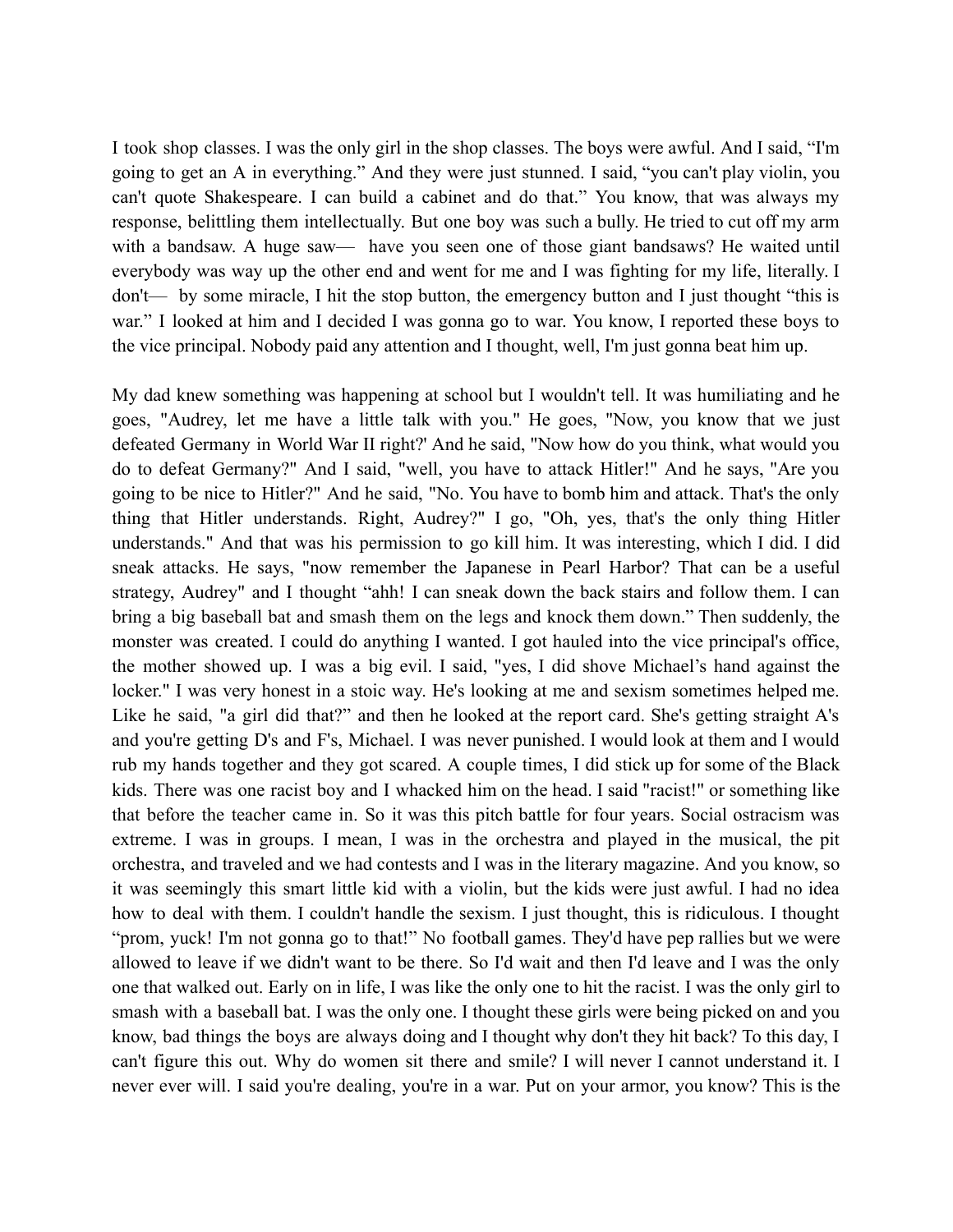existential question I have. Why aren't women controlling the world? I'll always wonder this. I don't know, I don't have the answer but at least I want to control the world.

Elizabeth Fox 28:24 So if high school was a battle, was college any better?

Audrey Lockwood 28:29 Oh my god, college was heaven.

Elizabeth Fox 28:35 You were at University of Iowa and you met your partner really early on?

# Audrey Lockwood 28:40

Excuse me for a second. I'm drinking some water here. The University of Iowa was fantastic. It was like instantly, I'm in this dormitory. I was scared because I was away from home. I was listening to Debussy on my cassette tape player the first night I was there. My roommate mysteriously didn't show up. You know, her stuff was on the bunk bed and everything but nobody was there. I didn't know what to do. So I'm listening to Debussy and sipping tea. My Girl Scout troop gave me a little hot tea maker, a little heating element that I used, and I'm thinking okay here we are. Just listen to La Mer, maybe a bit of Vivaldi thrown in, just sort of contemplating my future. I can remember that moment as if it was yesterday.

Then I started making friends. I just thought I'm the same person and a whole bunch of people seem to like me. I'm unchanged in my eccentricity but everybody loved it. I made friends with graduate students. I started hanging out with engineers from Iran. I made friends with the Iranian Student Association. I felt like a welcome wagon of the foreign students. I felt like I was going to welcome them to America. It was kind of precious. I'd give them a little American flag or— it was just cute. And they really loved it. It was interesting that they were so demonstrative and so not filled with preconceptions. I met a guy from Poland, who was a great musician and sang Polish folk songs and played guitar. We had groups of us singing different songs and I was in the folk dance group. We did folk dances from around the world and it was wonderful. You know, we went to all the movies, all the concerts at the big performing arts center, and I met my future partner Kittredge Cherry. Kittredge, what a name!

She was on my second floor and I loved the name. Kittredge. This is fantastic. And I think it was probably love at first sight, although to me, she was smart. The main thing about women is they have to be smart. They can be beautiful but that means nothing to me if they are dumb. No, no, they have to be intelligent. Law school, good [laughs]— they picked the right person to interview me. I can't stand that stupidity. Hate it and if I get any prejudice, I can't stand stupidity. You know, everybody has bigotry. Hate Black people, hate this, hate that. I can't stand stupid. It's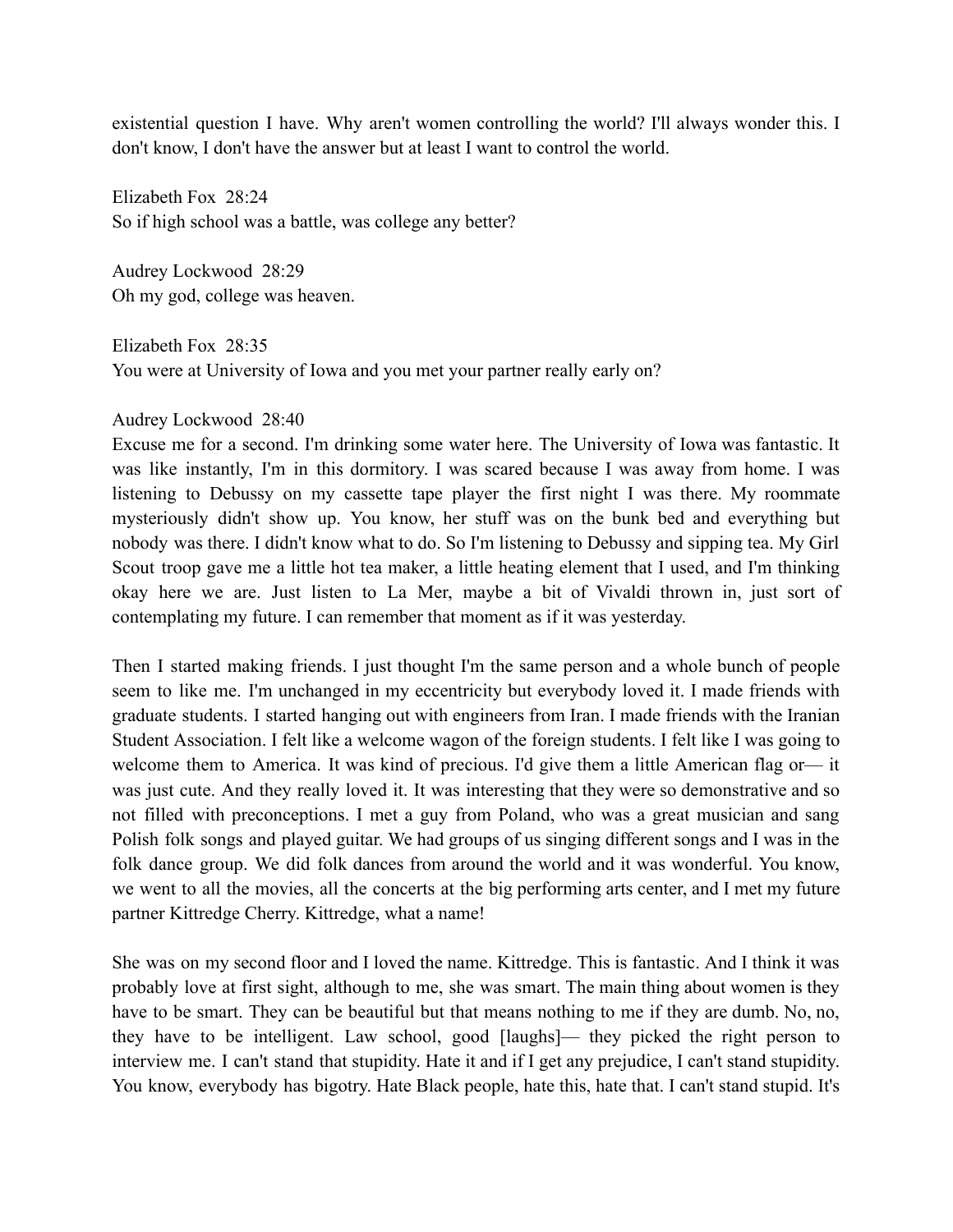bad. My partner Kittredge is much more tolerant of people and seems to think that I'm always like too [laughs]— she's civilized, a civilized elite.

Her mother went to school with Jackie Kennedy. So it's, you know, a little bit unreal here. She was majoring in journalism and art history. We took an art history class together. Everything about it was magical. Made lots of friends, met a lot of Japanese students, took a class called Introduction to Oriental Art. Changed my life. Met a graduate student who was teaching— what do they call those? Teachers assistants, TAs, do they still have that? Mrs. Sutherland and we were in her class and it was magic. 19th century literature. She was just this wonderful loving— she took us under our wing. We had our special study group with Mrs. Sutherland to help her get her Ph.D. This is adorable. I had kindly professors. There was something out of Mr. Holland's Opus meets— I don't know all those academic movies that are endearing. Who was that? Peter O'Toole, Mr. Chips. It's that world. I don't know if this exists anymore but— or maybe I created this world? I don't know. You know, we create our reality. Maybe there's something to that. So everything was fine.

Kitt and I graduated and we had a whale of a time trying to find jobs. Oh my god. It was the recession of 1979. It was terrible. We went to— I can't remember the number of interviews the two of us went on. We were having a terrible time and I realized now of course, the economy was terrible. Jimmy Carter, we're on the verge of you know what and I could see it coming. I majored in political science, minored in history, and I thought, uh oh, it was this inkling. This inkling, you know, I can see something's gonna shift here and probably a lot of it was sexism too. You know, they're just not gonna hire women for anything. It's hard to describe. Elizabeth, they would not hire women for anything. Ruth Bader Ginsburg, you know, her favorite story. It's like— and also the other woman, that was the first woman on the Supreme Court. Name is gone at the moment but she couldn't find any work either. Clarence Thomas could not get any jobs at all with the liberals. So a conservative man hired him, you know, just it's— oh my god, there was nothing. There were no women in law school, nothing. There were no women in the symphony orchestras. There were no women solo violinists anywhere on planet earth. No women conductors. I mean, there were none. You know, I'm exaggerating here, obviously.

So then Kitt— my dad gets Kitt a job at a newspaper called *The Quincy Herald-Whig* in Quincy, Illinois and I get a job teaching English in Tokyo, Japan. I go, "let's go!" And Kitt was heartbroken. You know, we were gonna be apart. We wrote fabulous letters endlessly with pictures. We did artistic envelopes. We have all these. It's amazing, this correspondence. And I did really well in Japan. Even though I'm American— wave their arms around, histrionic demeanor, not deferential to authority— somehow the Japanese saw this. They saw the inner me. They saw this sincere person. They saw somebody that just loved people. I didn't really judge people in many ways. I either liked you or I hated you, you know? And the Japanese were polite, endearing, kind, and helpful. It was a nonviolent society.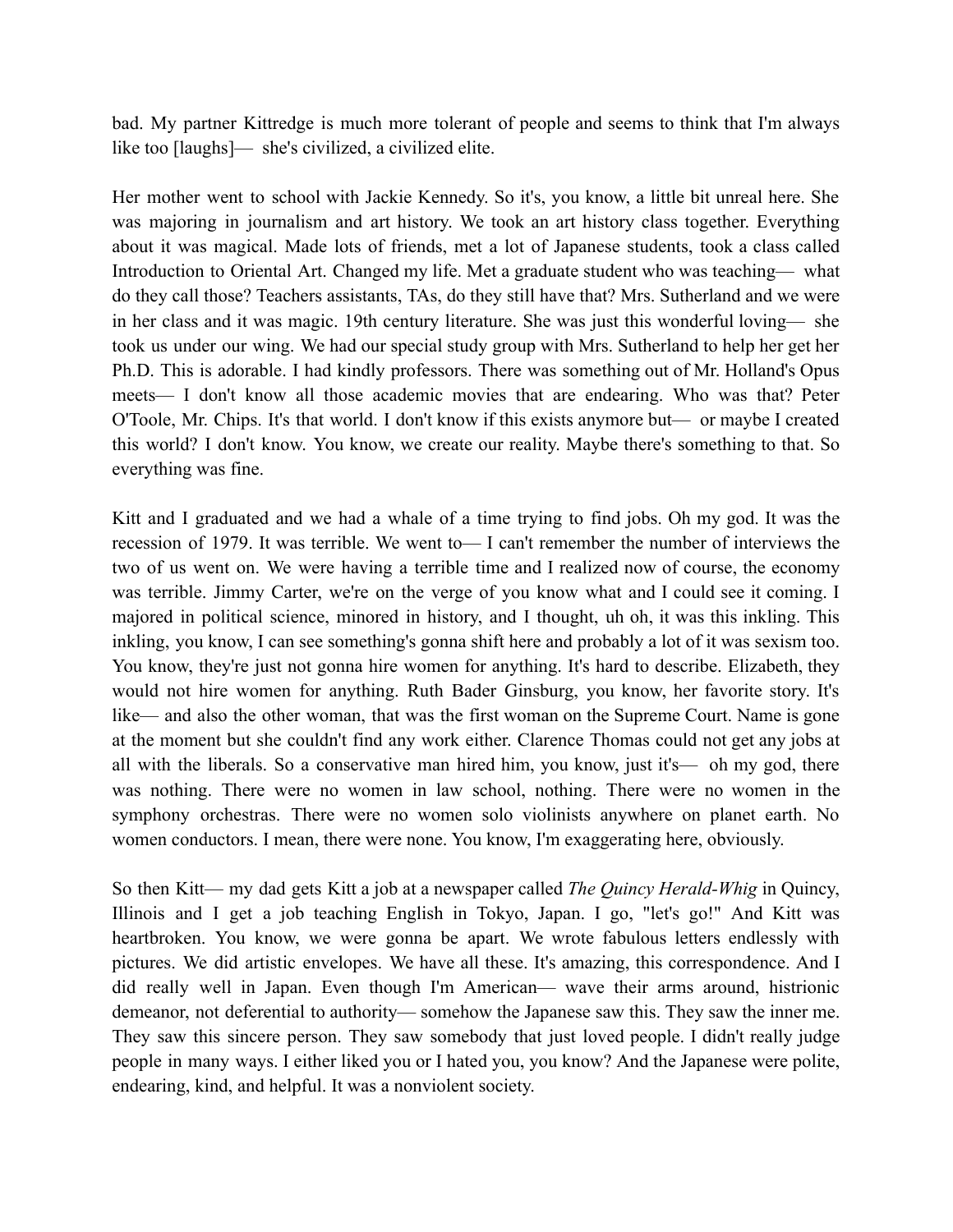Elizabeth Fox 36:57 How old were you when you moved?

Audrey Lockwood 36:59 22.

Elizabeth Fox 37:00 That's quite young.

## Audrey Lockwood 37:01

22 years old. So I'm learning. I got my dictionary and everybody's trying to help me learn Japanese. And they would always say, oh, [speaking in Japanese] and all I did was say [speaking in Japanese]— and then they immediately would respond with, "your Japanese is so good." I mean, it was totally condescending. [Speaking in Japanese]— you can use chopsticks? It's like oh my god, of course I can. I learned them when I was a kid with my grandma in the Chinese restaurant. Yeah. So it was very condescending, foreigners were stupid. Let's take care of them, they're the little pat. You know, Americans were very well respected. We still had kind of a good reputation [laughs]— and, you know, I got along with my managers and I worked very hard. I taught businessmen English. It was all Japanese companies— Bank of Tokyo, Toshiba, NEC, and some of the brilliant tech companies. I got along with all the students and they took me out drinking. I didn't realize that the company was paying for all this and I was kind of embarrassed when I found out and I go, "well, I'm not cheating." I just send my— I'm not using their expensive, oh my god, I'm gonna go to hell. And I have to confess this to the CEO of our company. I thought, oh my God and he looked at me and he said, "Lockwood San, we do it differently in Japan. What language are you speaking when you go out to the sushi place or the yakitori place with the skewered meats, the sake and everything?" And I said, "Well, we're speaking English most of the time because my Japanese isn't very good." And he said, "so they're getting a free English lesson for two hours. Do you know how much that costs? I'm not going to tell you because that's a company secret." And I just said, "oh my God, I've got a lot to learn." Everything was like a hidden revelation.

Temples and art museums and I met, hung out with Japanese gangsters one night, Yakuza, tough with tattoos. I just walked in there and was talking to them and nobody could believe this. My Japanese women friends were shocked, you know, that I would hang out at these disreputable places. Because I had no— whether they were elites, or gangsters, I couldn't tell the difference. Elizabeth Fox 39:48 So how long were you in Japan for?

Audrey Lockwood 39:54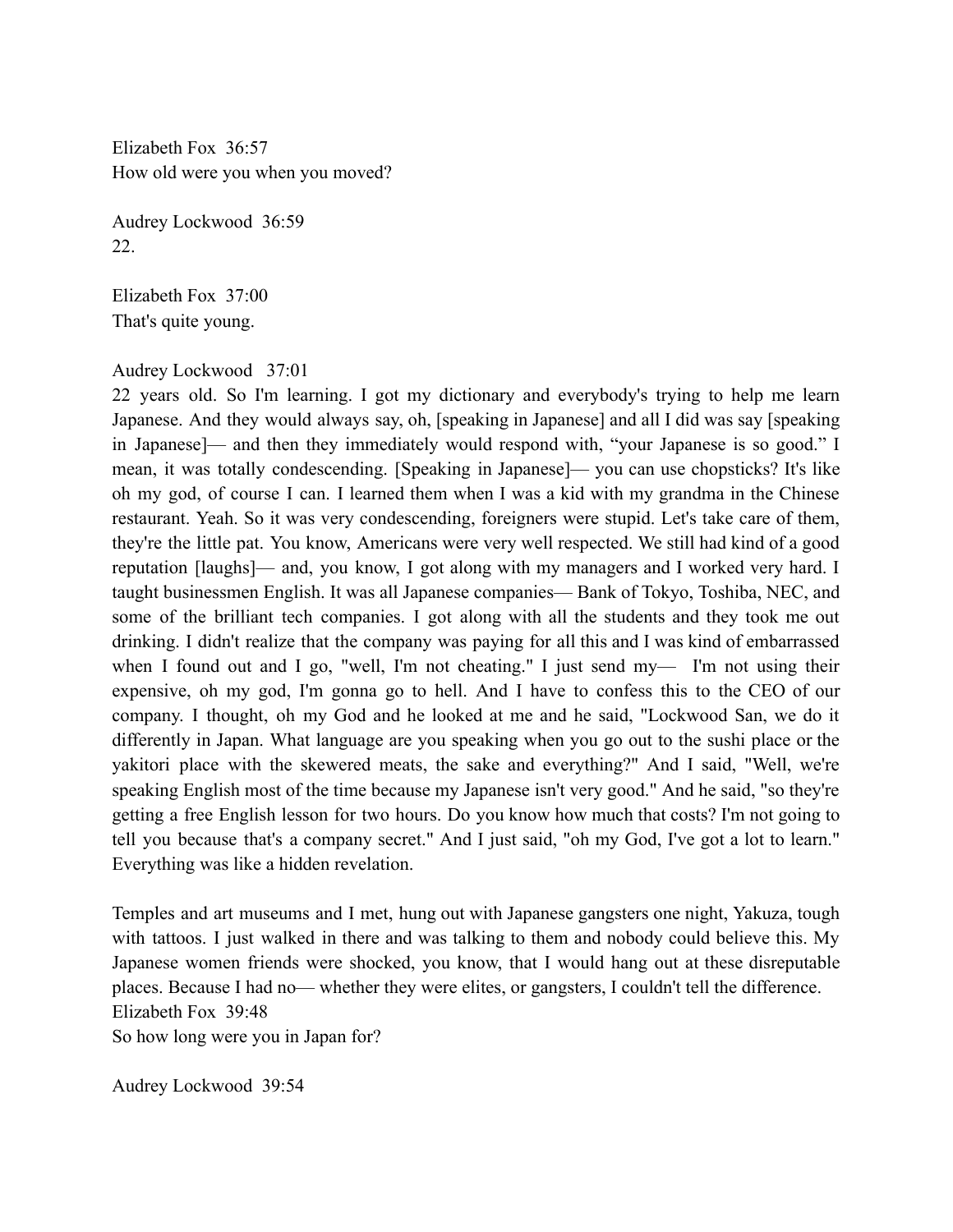Six years.

Elizabeth Fox 39:55 Six years and you worked with that feminist group there?

## Audrey Lockwood 39:58

Yeah. One of the women that I worked with at Executive Language Schools, right across the street from Tokyo Station, and her name was Anne Blasing. She started IFJ International Feminists of Japan. She said, "we need a feminist group. We need an international feminist group, we got to move in here. We need to get going." She started the newsletter, she founded it, put the ads in *The Japan Times*. You know, feminist meeting. She found the venue, everything. And of course, I worked with her. So come to a meeting! And that was it. You know, it was wonderful. We had women from all over the world. We discussed all these amazing issues. We had activism. Yeah, we went to the airport took photos of these businessmen going on sex tourism tours to embarrass them. You know, anti-pornography, very classic. Little there, we realize how evil pornography would be kind of like just like, oh my god, little did we know. Maybe it's a good thing we didn't know the picture. So we published this magazine. I wrote a lot of articles, I did interviews, we had workshops, we had a lesbian sponsored international feminist conference. I believe that was, what year was that? Maybe 1983. It was the year I took over the newsletter. Anne didn't want to do it anymore. There was a big fight. You know, lesbians always have big fights, right? Have you ever had a big lesbian fight? You haven't lived until you've had one. These are classics from the seventies and man they were [mimics fighting sound].

So one group split off and started another newsletter. So I— Anne got discouraged. They all ganged up on her. It was bad. But I didn't care because I— just like I'll fight back, but she was very stoic, and not confrontational and very fair. She would make a perfect lawyer. She embodied honesty, integrity, and fairness. She was about 10 years older than I was so she was like a mentor. A really good example. You know, when you're young and it's like, do you meet people that practice what they preach? It's special. I was like the number two, you know, and in Japanese, they have this kohai senpai. Senpai means senior and Kohai high means junior. It's structured into Japanese culture. So I fit into that. We started playing the roles, you know, of Japanese culture. It's very interesting. Honne and Tatemae. Honne being your real ideas and Tatemai, your public face. I really responded to these definitions. There was something surely charming about this culture, where you knew where you fit and if you followed the rules, they actually worked. American society was too chaotic for me. Just the social chaos, you don't know what to do.

Elizabeth Fox 43:34

So when you did come back to the US, that would have been 1988.

Audrey Lockwood 43:40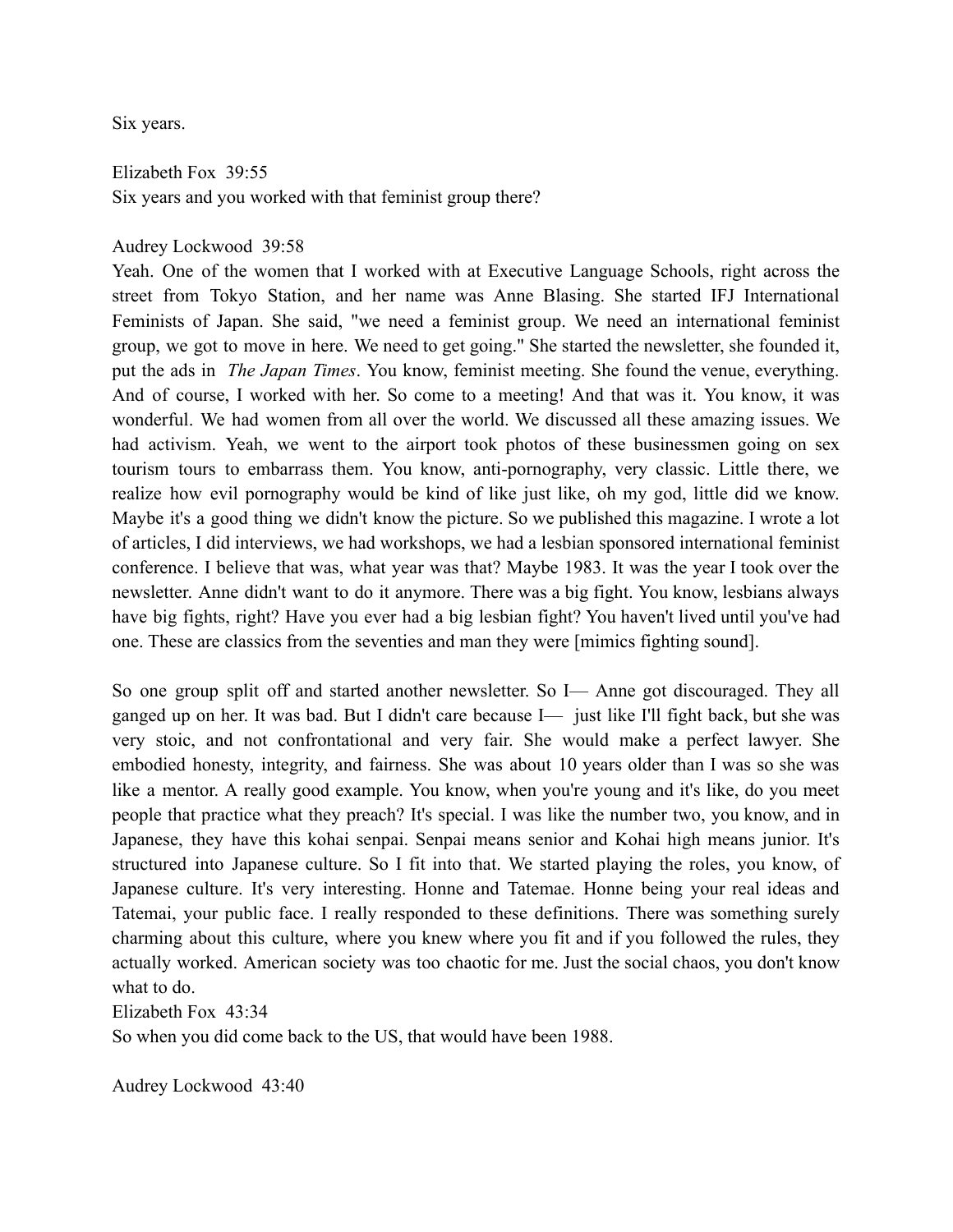I came back in '85. And guess where we moved?

Elizabeth Fox 43:46 San Francisco [laughs]—

## Audrey Lockwood 43:47

And that song, "if you go to San Francisco, be sure to put a flower in your hair." Okay, you're gonna laugh, but my first week in my new apartment in Japan all by myself, I'm walking down the street and there's all these little shops. Little fish shop and little this shop, you know, these cute little coffee shops that are this big. Everything is micro there and I'm walking down and music is coming out of the loudspeakers. They had music on the public streets sometimes. Very cute. And the song came on of San Francisco. I was walking and listening to this song and I just stood still and looked up, listening to the song, and I knew I was going to move to San Francisco sometime in the future. It was this moment where the future revealed itself.

So, got along with everybody in the neighborhood. Had battles with the Mormon missionaries. They were trying to convert people and I went after them and had the police arrest them for leafleting. They were mad [laughs]— they built the Mormon temple down the street from my house. And I went for a tour before they— when they consecrate it, you can't go in. I know a lot about the Mormons, I find it a fascinating enemy cult that I've studied. So I went on the tour and of course had feminist debates and the Japanese women were like— I said, "you don't want to join this church." They wanted to get me out so that the Japanese women were interested. So I was already subverting them and making their lives miserable. And, you know, I wish they had snow because then I would have made snowballs and thrown it at em. But you know, what can you do? You don't have any weapons in Japan. So you just have to prepare, you know? So then I come back in 1985 and I come back— we traveled to China. Kitt got sick in the hospital. We had to get out of there. It was, oh my God, it was really a month in China and it was tough. I'll never forget that and I learned a lot. It's like you learn a lot. We get an apartment. My cousin lives there and we have no credit rating. No credit card. We paid for everything in cash. We were polite little Japanese and we saved a pile of money. We go to the bank with our big pile of money, just like every well behaved Japanese. They wouldn't take our money because we had no nothing. I had my Wisconsin driver's license, thank God. But it hadn't changed to California. So finally, we begged and pleaded and I brought my passport in and my Wisconsin driver's license, and they relented. Wells Fargo Bank, down the street. They said, "okay, we will take your money." How nice of them.

I worked with a stockbroker. Even when I was in high school, was very good with stocks. The only women's stockbroker. Just me. I walk in with my briefcase, want to open a brokerage account. You cannot believe this nerd girl, you cannot. So they took my money and we got our money together. We're trying to get jobs, we're trying to figure out, we're going into reverse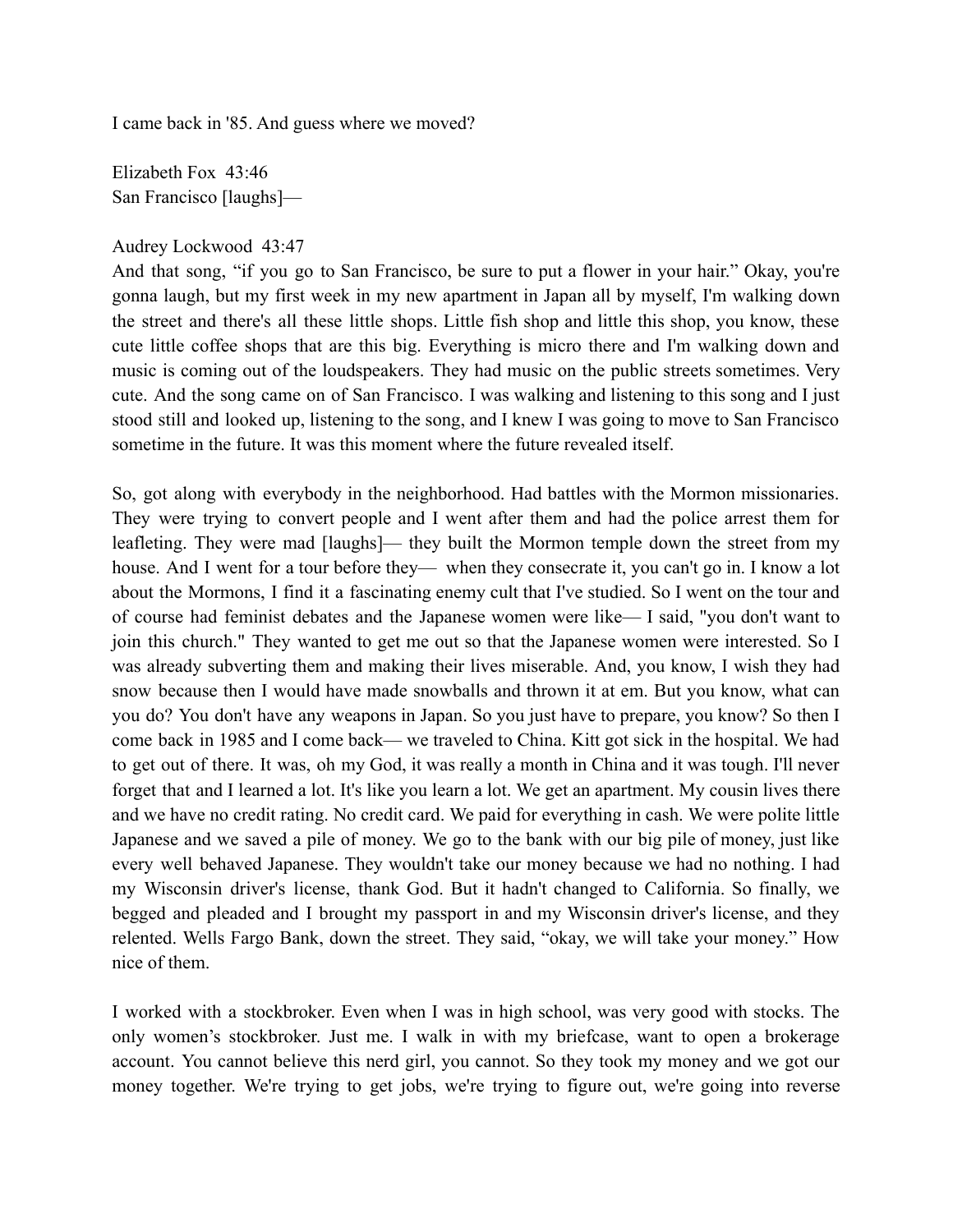culture shock. We moved into a Chinese neighborhood, a little kind of a subset of Chinatown. We felt comfortable there. We just couldn't handle it. Everything was too much of a shock.

I'll give you an example. We'd go into an ice cream parlor. It has millions of flavors, right? Waffle cones and this cone and you know, 20 different ice cream cones. And I go up, I can't even pick. I said, "could you just get me an ice cream cone?" And the guy is looking at me like, lady you're an idiot. You know? I said, "just any, any one will be okay because I can't pick!" You don't have freedom of choice in Japan. They do everything for you chop chop, you know, green tea, everybody drinks it. Coffee with sugar in it, everybody has it. I kept on saying "[speaks in Japanese] please don't put sugar in. No. Tough, like everybody has to deal. In the box lunches, everything's the same. You don't go, is it gluten free or you know? Compare that to America. I mean, even in 1985, oh my god. So everything was like that. Everything.

I started my own company. I decided to do cross cultural training. I developed a course called "How to do Business in Japan." I went to all the community colleges and colleges and sent them resumes and everything and they hired me to do adult education. So I do like a three part seminar, a two hour lecture. I'd have handouts. I made cassette tapes and books to sell. You know, I was like a wheeler dealer, met Silicon Valley executives, Apple Computer, all these people swirling around, but I didn't know what I was doing. I made a course called "The Women in International Business." It was the first course ever taught in the state of California. I interviewed women executives that had worked overseas, interviewed all these bankers, did all this original research. Nothing existed. It was like if nothing exists, you have to find it all yourself. Everything we did as lesbian feminists like nothing exists. We invented— we had a rape crisis center in Tokyo, out of nothing. Women's music industry, just like there was nothing. It's really hard to explain this. It was almost like landing on Pluto with a backpack and maybe some ancient instructions like "be sure to wear your oxygen mask," you know, or something like that. It's just interesting.

So we got very involved in the politics of San Francisco. I campaigned for Nancy Pelosi when she first ran for Congress. You know, I don't know, the symphony, the opera. Went to my first opera. A woman, a lesbian we knew played cello in the opera symphony, opera orchestra. She got us free, cheap tickets. Standing room only to see Pavarotti in La Bohéme. That was my first opera, Pavarotti, I mean. It was like this sort of magical world in addition to lots of struggle. You know, lots of sexism, gay men were— we had various confrontations with them. They weren't used— most men in general are not used to radical lesbian feminists. They have never dealt with our species before. They're used to all these deferential women bowing and scraping all over the place and then we show up. You know, when it's like the Praetorian Guard with our spears marching in. We got into a fight with one of the pastors at a church. We had 15 lesbians that are going to show up in his office. He was so— he had another colleague sit in. They're terrified. And I said, "this is what it's like for me every time I go to work. I have to go into a room with all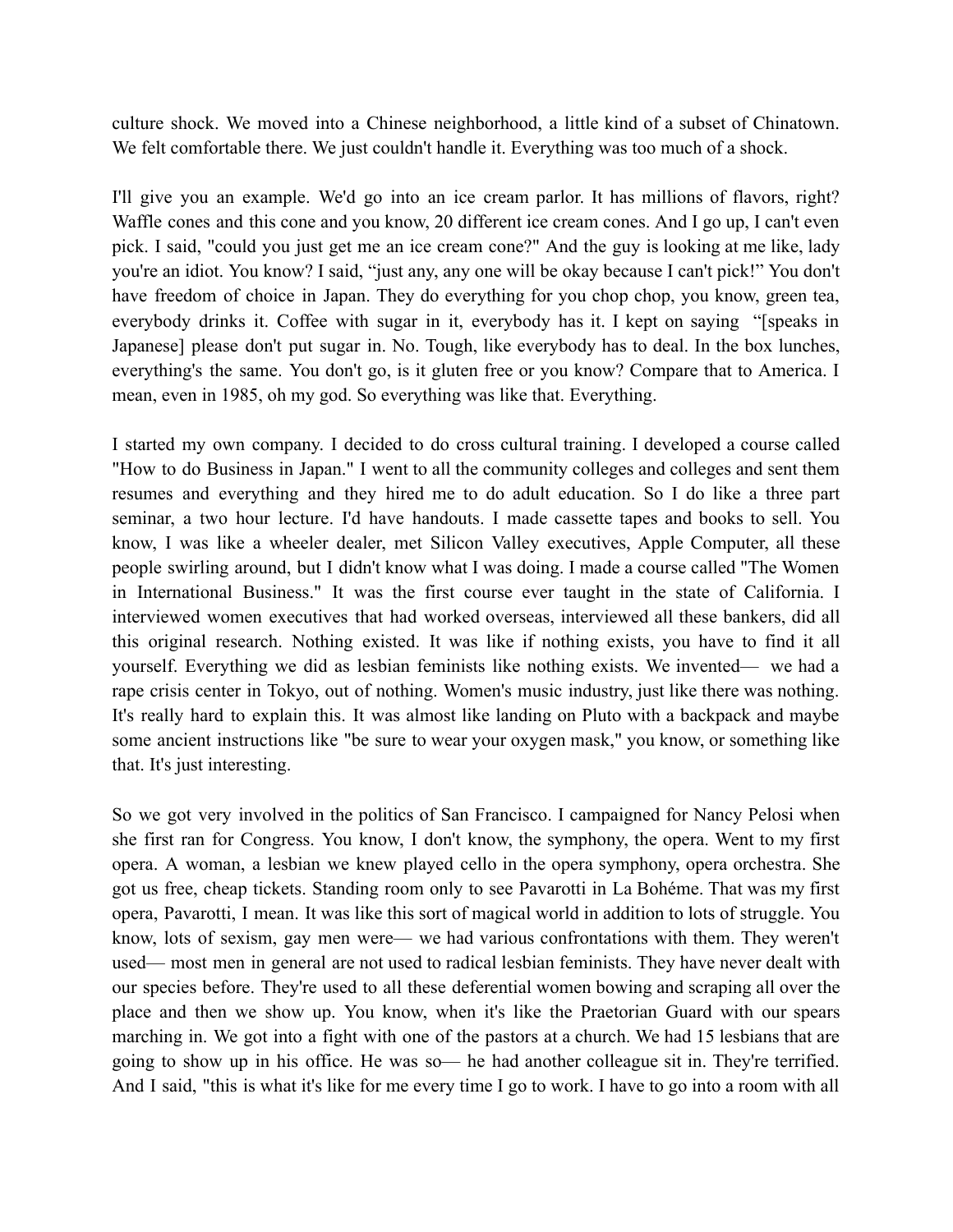you guys. Now you get to see what it's like." I wanted them to feel that pain, you know, feel that confrontation. I thought that these men would change but now I know they won't. And that is power. Again, big fight. My colleagues— they said something sexist from a speech at a company gathering and I went off. And the guy comes up to me, he's actually trying to be rather nice to me, even though I'm difficult by then. Red face, enraged, you know, and he still is not afraid so for that he gets points. He said, "well Audrey, that's not a good way to win men over." And suddenly, as if by divine inspiration, I looked at him and I said, "I'm not here to win you over. It's about my self respect. And if somebody says something that is against women, I get to battle him and humiliate him, and speak up and defend myself. I don't care what you think. If I were silent and I let them get away with it, that makes me sick. I don't want your support. I want my self respect" and he was like, he'd never heard this. "No, I don't want any man's help. No, forget it. I'll win these business deals because I'm brilliant. They hire me because I make more money for them. I spend more time with them than you guys do. You've got your clients, I got mine. My game won't work with you."

Elizabeth Fox 53:46 You're doing very well in business at this point. This is—

#### Audrey Lockwood 53:56

Yeah, we're getting better and better but, a lot of hardship. The apartment rent— I thought we were gonna die. It was like \$800 a month, American dollars and I'm just going "ahhhh!" because we were spending like \$200 a month in Tokyo. I thought we're going to go bankrupt. I mean, we really were very conscious about money. Even though we'd saved up a lot and everything, it's just like, it was very hard. You know, Kitt was having a hard time finding writing jobs, and oh my god, it was like the same old graduate from college routine again. So we kept on having to invent these things. It was very difficult and I still didn't know what I was doing. I thought I've got to get some American business experience. I just— and so I finally found a job with American Mortgages International, which was a gay-owned, believe it or not, executive recruiting company in the mortgage banking industry. Went for an interview, the President was my kind of guy. Just Bob Pittman, lovable, larger than life, brilliant salesman and trainer and I just— this is it!

So it was all these gay guys and two lesbians, me and this other woman. One gay guy that I— Bob Pierce, who was my immediate manager. I loved him. New Yorker. He worked on the *Village Voice* with Jill Johnston. Was the dance critic. I just like— New York guy. I mean, this was like, wow! You know what it's like, you're in New York now. Isn't it heaven? So I adored New York! I read the *Village Voice* when I was seven years old, and she's going, "what?" My dad brought home the *Village Voice* so I had some cachet, you know, you had a wheel and deal.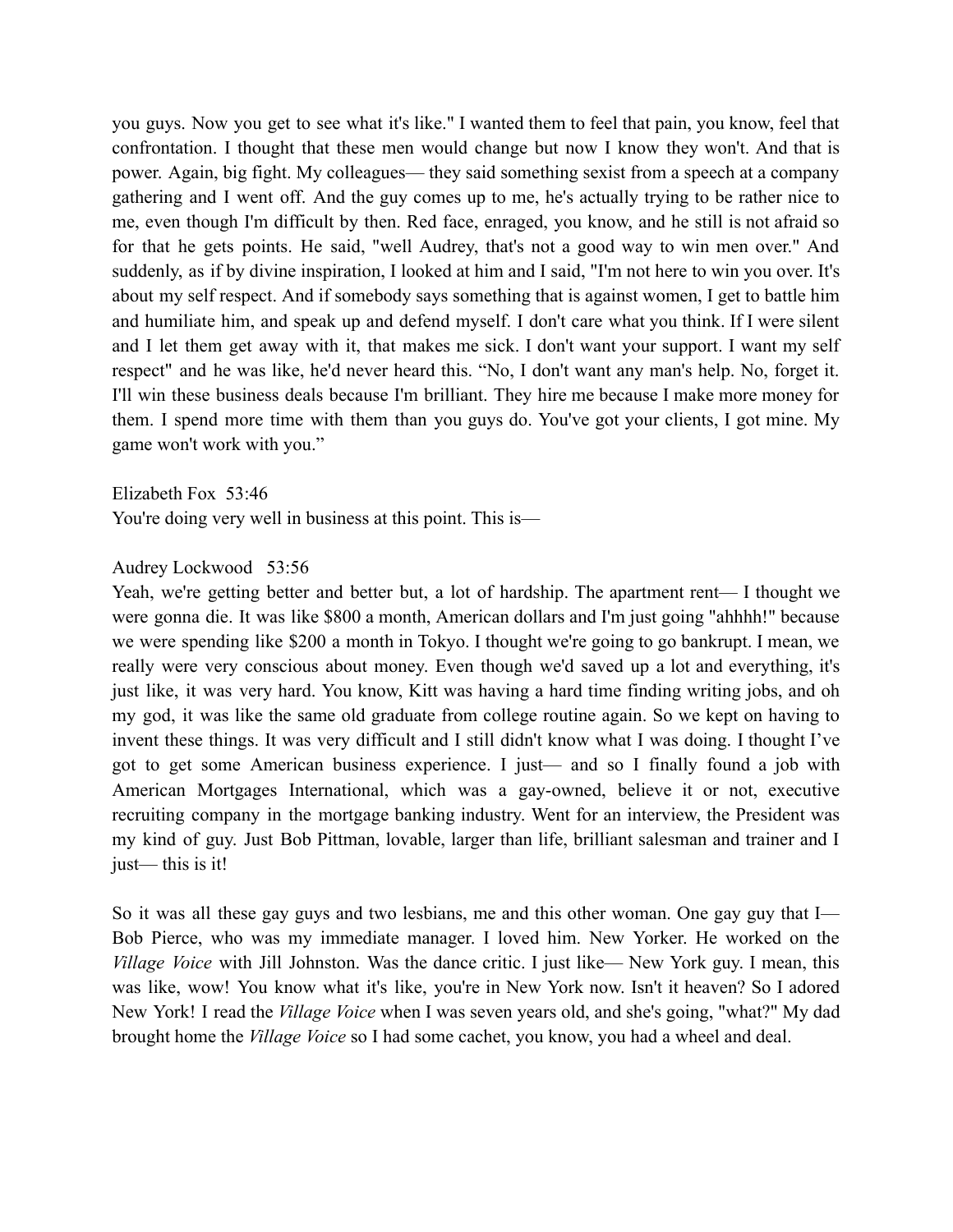I got on that phone and they taught me how to make the phone calls, how to recruit mortgage banking people, loan processors, loan servicing, you know, that whole mortgage industry. Then there was one job that was president of a company and we got to recruit a president. We got a big fat commission on the table about it. I thought, I'm gonna get that president. I'm gonna find the president for this bank. And once I get this [grrs]—I'm trying to do Audrey imitations—[grrs] what that looks like. And I thought, I'm gonna—and other guys were gonna do it, but the prize was fine crystal, like some elegant champagne in a lovely basket. Gay men are great, you know, with these baskets and I thought I'm gonna win the prize. You know, once I get my eyes on the prize.

So I got on that phone and I just got everybody and I found the guy. I referred him and he went in for the interview. He was very kind. I think he thought it was very cute that this kid was telling him how to dress for the interview [laughs]— they were nice about it, you know, let's be kind, a little bit. It's ridiculous. He gets in, I prep him on the job, and I did some more research. I gave him more info that I'd somehow gotten, somehow I don't know how I did this. And he got the job! It was like a big party. Bob Pittman said, "okay, everybody off the phones. Audrey got the thing!" It was so exciting. I just felt like now I'm achieving, you know, getting the American way.

I'm like an immigrant, the American way, right? I'm not really American. I'm Japanese, right, as an adult. I don't know how to be an adult in America. I'm an adult in Japan. So you know, things went on and on. I got a job selling coffee machines at a big company and met the president, wheeled and dealed and negotiated a contract and in 90 days: saleswoman of the month. Bam! Copy machines, fax machines, knock on every door. Then I found out that they gave the women the worst sales territories. They gave me the worst neighborhood. The Tenderloin of San Francisco was part of the territory, including Union Square. I didn't know so I knocked on all the doors. Because the hated territory was never prospected and for years, I found all of this business. And these polite sales people in their suits— I always wore my three piece suits, I was very formal. I would knock on the doors and I'd have this ritual formality that is not American, but it definitely got me business and I would make promises like you are going to get the best service. If your copier breaks down, I will make sure that you get the best tech. They're looking at me, oh this kid oh my god, eyes are rolling right? I'd go to the back room and bring a big, big chunk of beer, ice cold beer, usually Heineken and I'd bribe the tech guys. Friday, I'd show up with ice cold beer and "hey tech guys, here's some beer" and I said, "this is a bribe so that you'll serve my customers." I just was so— I didn't have much guile, you know, it was like, "okay, here's a bribe officially" [laughs]— and they go, hey! Nobody else went back and hung out with them. Nobody. Then the guys started catching on and I said, "well, you have to bribe the guys and hang out with them. So they got better and better. I made more and more money and knocked on every door and learned good skills, good training. I had tough managers that were tough, but fair. There are only two women there. All men. My manager was an ex-professional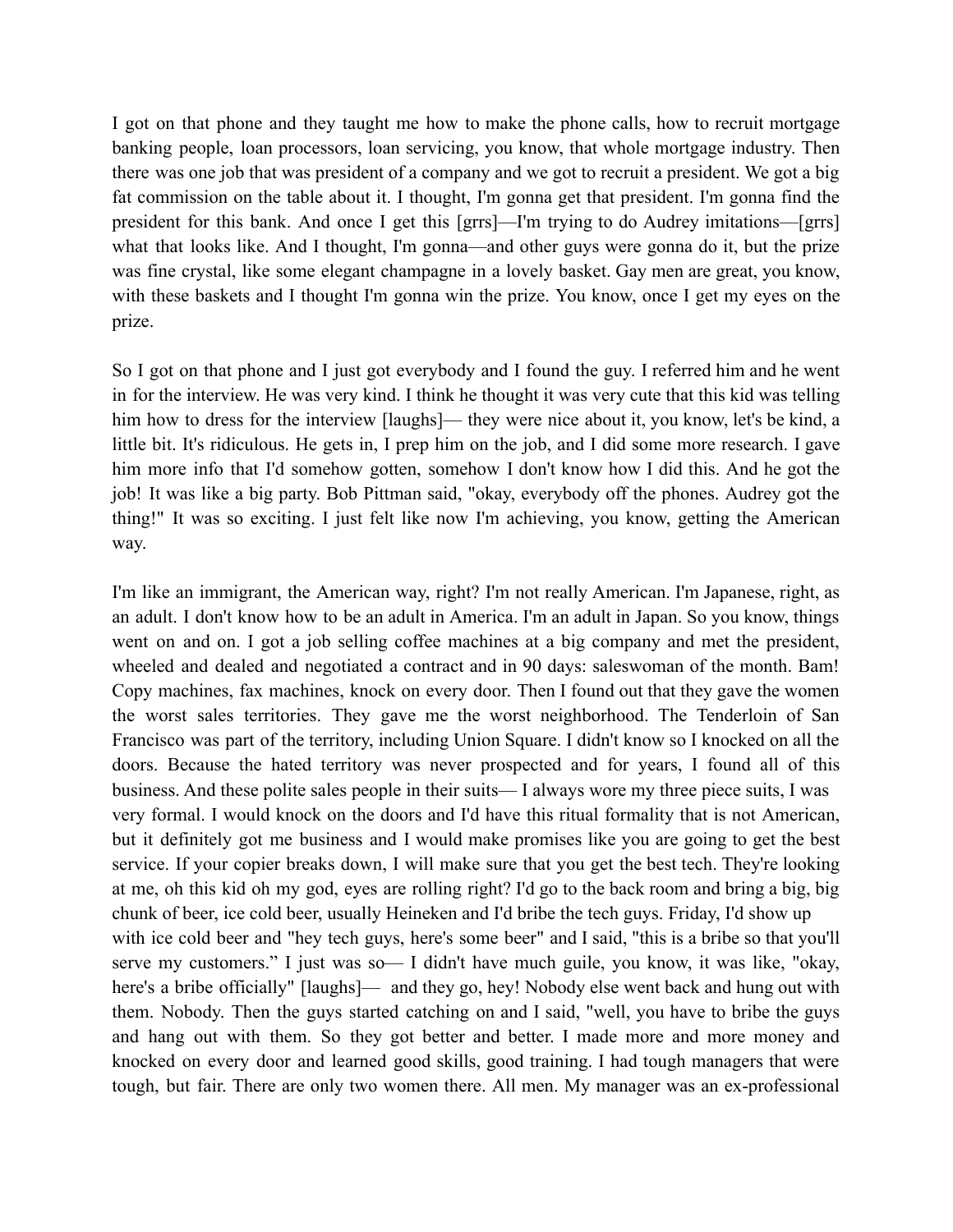football player. I thought, oh my god, the enemy. I'm working for the enemy. Brilliant. One of the best managers I ever had. So much for my prejudice against football players. One day he goes "Audrey, I know what you were thinking." He's very smart and he said, "the dumb ones are the fullbacks. The smart football players like me are the wide receivers. So find out if your guy is a wide receiver, then he'll be a good manager. Don't work with those other losers. No, quarterbacks! No Audrey, that's not your style!" He had no idea I didn't know what he was talking about. I was just laughing, you know? So he thought I understood football but I didn't. I said "Perry, I don't know anything about football" and he goes, "oh" with this wounded look. Anyway, very good. Lots of camaraderie. I've been out of the closet in the corporate world, all over the place. Very rare back then in the 80s. So there's a reason I probably didn't get a lot of jobs. But since I didn't know any better, I knocked on every door, right?

Elizabeth Fox 1:02:18 Made it work.

#### Audrey Lockwood 1:02:20

I didn't know any better. Ignorance is bliss. It truly is. Especially earlier in your law career, remember this, if I can share anything with you, just knock on every door open. Yes, just pretend and you'll get the best job. How's that?

Elizabeth Fox 1:02:36 Well, you're living proof.

Audrey Lockwood 1:02:41 Let's see, what else do I need to tell there?

Elizabeth Fox 1:02:42

Yeah, we're already at about an hour, which is unbelievable. You moved to LA at some point, you were involved the June or maybe you are still

#### Audrey Lockwood 1:02:52

June Mazer— I moved in 1991. Started up with June Mazer, volunteered, did all kinds of stuff with them. Absolutely wonderful. Got caught in the LA riots in 1992 on a sales call with my boss driving. Wrong place, wrong time. A mob attacked our car with stones and I told him, "get out of here!" I started yelling. I said, "run through that red light. Now go!" So we got out of there and you know, I just felt like— a guy pointed a rifle at my head at about 40 feet away and I thought this is it, I'm gonna die. And what did I do? I just sat there. I sort of looked at him. I just thought well, okay. I can't believe I acted like that. And for some reason, I'll never know why, but he gave me the finger, lowered the gun and told me to get out of there. He decided not to shoot at me and I wondered why that was and because of my hair, you know, sometimes when I grow it out, it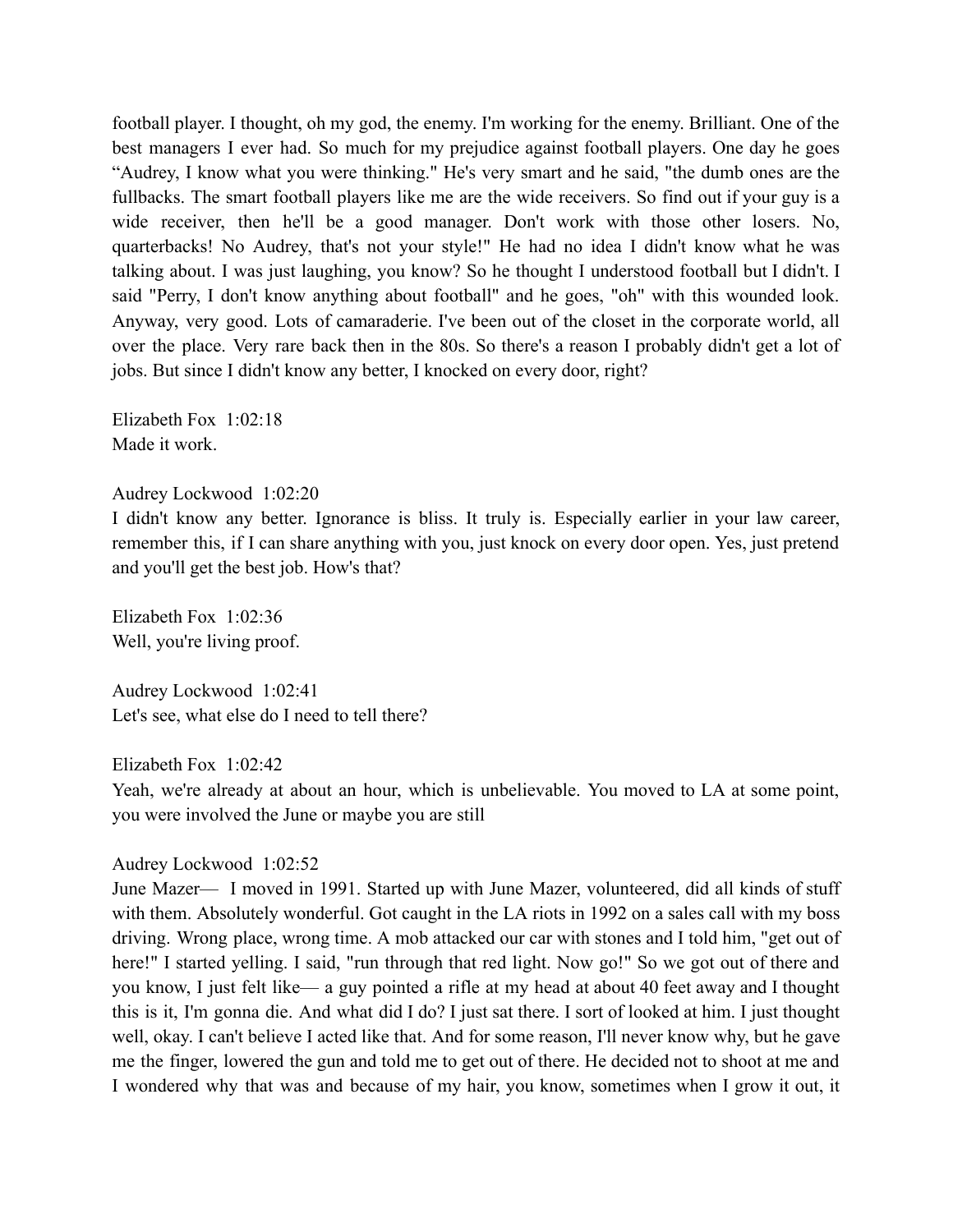looks like an afro. I mean, it doesn't right now. But if it's longer, it has a totally afro look. And at sundown or dusk from a distance, it might look like a black person, a very light skinned black person. That's the only thing I can think of, my hair saved me. That's my mythical answer. So lots of adventure in Los Angeles. Just a really good move. It was a lot easier for me to wheel and deal here. I didn't really fit in San Francisco. I fit in LA. One of my old San Francisco friends says, "oh Audrey, it's a big Jewish city. They're gonna love you." San Francisco is like Wasp city, you don't fit here and she actually is right. So there's my story. I don't know what else to say. My partner wrote several books. One was a *New York Times* reviewed book called *Womansword* about women and became an author and just did all kinds of stuff. So we do all kinds of stuff. We're still doing all kinds of stuff.

Elizabeth Fox 1:05:17

And what's your connection to the Lesbian Herstory Archives here in New York?

# Audrey Lockwood 1:05:21

We found out about you all from Tokyo, Japan and we started doing exchanges. We did exchanges with our newsletters to everybody around the world. I think I had at least 100 feminist lesbian magazines that I did exchanges with, including universities or whatever. So we thought Lesbian Herstory Archives, oh they're a brownstone— you know we don't have these. This place is so great. I think I probably wrote to people there or some people that had been there came to Tokyo. There was all this back and forth of feminists from all over the world showing up in Tokyo. And I thought, wow, this is so great. That's even before I knew about June Mazer but I thought oh, it's too far away. I'll never get there. You know, it's sort of like Shangri-La. Then I saw the movie that you guys made, the documentary about herstory. A couple years ago, I think. It's wonderful or was it a TV series show. But they did a good job and then *Watermelon Woman*. I think that was supposed to be Lesbian Herstory Archives in that cute little film that everybody loves. I don't know what's not to like. I like your populist approach, volunteer run and non hierarchical and all that great lesbian feminist stuff that hardly exists anymore.

But I don't know the world that we're in right now actually. I'm sort of a— I feel like I'm an ancient dinosaur kind of walking down the street and suddenly, wow, here's a skyscraper there. It used to be a forest. Oh my god, what's that? That creature is coming at me. It's a car. Yeah, it's really, it's sort of like Rip Van Winkle. It's just like suddenly things became very different. So I don't really know the answer to anything anymore. So I just ask questions but I have no idea what really is going on. Maybe ignorance is bliss. I don't know. I have a feeling there's a lot of danger out there and I am weary.

Elizabeth Fox 1:07:49 You have a beautiful life. I mean, you've got your partner, your dog [laughs]—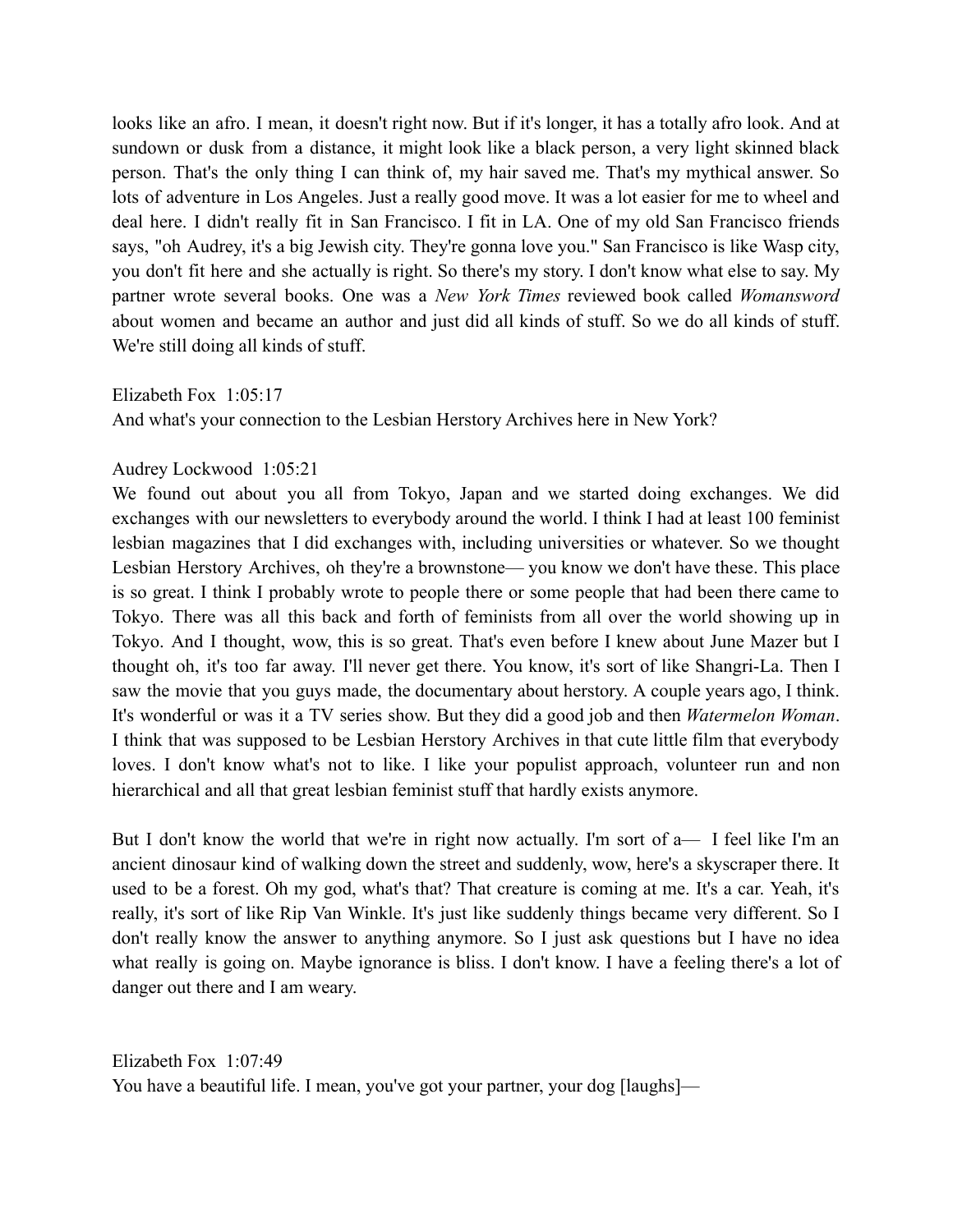Audrey Lockwood 1:07:58 Dogs, we have two Great Danes.

Elizabeth Fox 1:08:01 Wonderful.

Audrey Lockwood 1:08:02

Now we have a little bitty dog. Now we're like Gertrude Stein and Alice B. Toklas with our little dog, you know? We're more like them than we are anybody that lives today. We're more like women of the 19th century. We're not really 21st century, we're not even 20th century people. We're something else!

Elizabeth Fox 1:08:24 I'm so thankful that we had this time to talk and capture some of your knowledge.

Audrey Lockwood 1:08:29 [unclear] interview. I tried to prepare, but you know—

Elizabeth Fox 1:08:33 No, you were wonderful.

Audrey Lockwood 1:08:35 The give and take was helpful to me. Very helpful.

Elizabeth Fox 1:08:38 Is there anything you want to say before we wrap up?

Audrey Lockwood 1:08:41

Well, I want to just say thank you to everybody at Lesbian Herstory Archives. I just got the book from *Sinister Wisdom* that has your whole history in it. That came two days ago. This is perfect. So I wish you the best of luck on this interview project. Do you want me to recommend other— I've told other lesbians about this. They're all suspicious and want to know what the questions are [laughs]— stop being a lesbian! Yeah, do it!

Elizabeth Fox 1:09:17 Yeah, we can totally connect about that over email.

Audrey Lockwood 1:09:19